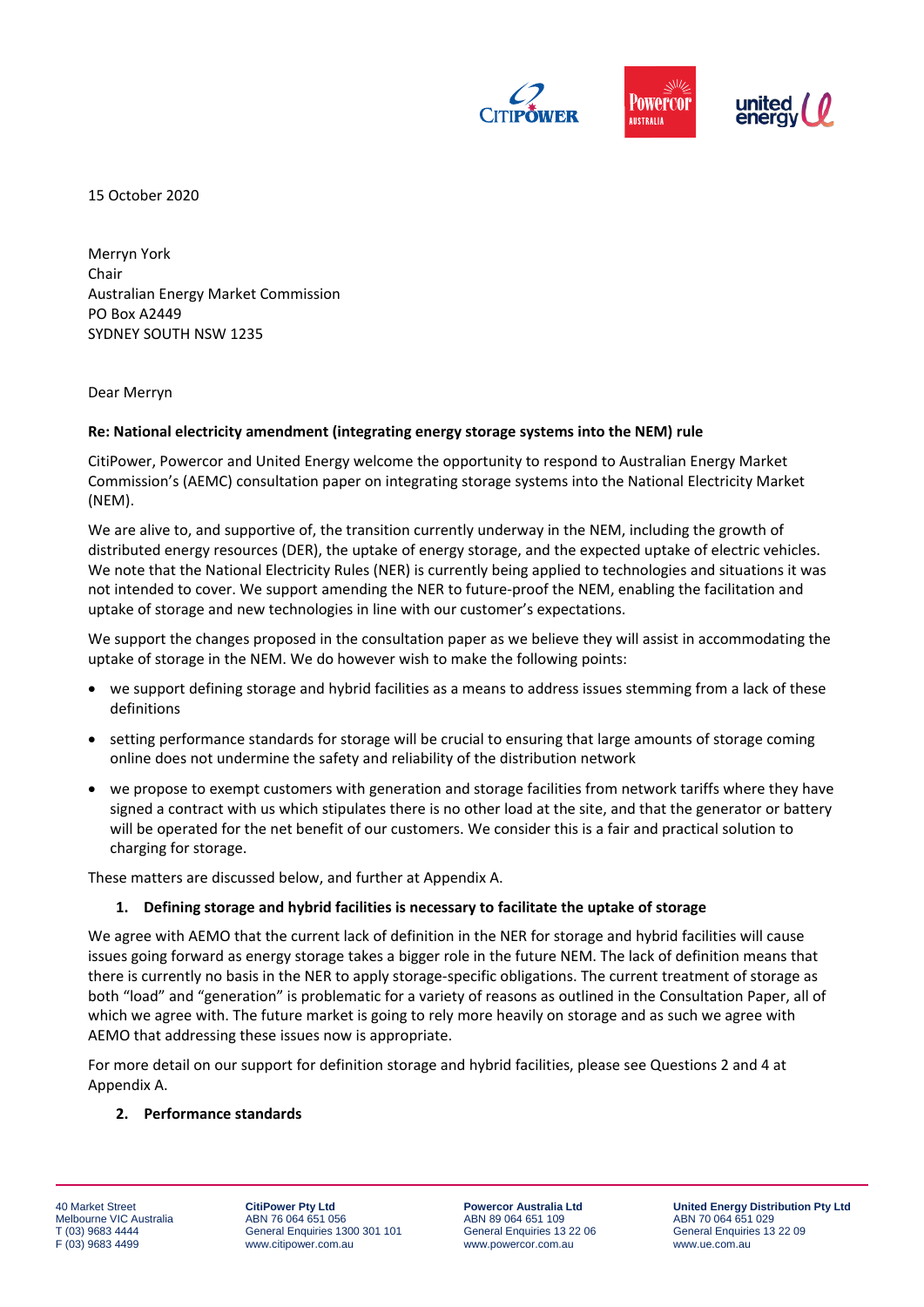The current performance standards are unclear for all asset types. Performance standards currently only consider single facilities operating with a single purpose (i.e. generation or load). We support both AEMO and DNSPs having greater visibility of assets, and performance behind the connection point.

We suggest it would be appropriate for performance standards to be developed which cover performance of the hybrid system as a whole at the connection point, and cover subsets of performance for each type of storage or the generating unit at the unit level. This is preferable to having a single set of performance standards at a point of connection, given the wide variety of hybrid systems coming online. A single set of standards could be open to a wide range of interpretations and as such, we recommend developing a more comprehensive set of standards. We would be willing to engage in the development of such performance standards in the future.

Further, any performance standards developed must specifically consider setting maximum ramp rates that enable storage and hybrid facilities to meet their network performance obligations on an ongoing basis. This would mitigate the risk of aggregating small units under the current framework leading to very high minimum ramp rates, which could detrimentally impact security and quality of supply to other customers at the distribution level.

For more detail on our positions on performance standards and ramp rates, please see Question 20 at Appendix A.

# **3. Application of network charges**

We note there is no consensus as to how best charge for storage. Our businesses propose an approach to charging distribution use of system (DUOS) charges for storage systems which we consider pragmatic and for the benefit of all customers.

Our proposed approach involves exempting customers from DUOS in certain circumstances. Customers with generation facilities or batteries will be exempt from DUOS if the customer has a signed contract with CitiPower, Powercor or United Energy to this effect. CitiPower, Powercor or United Energy would only enter into such a contract if:

- there is no other load at the site other than load associated with the generation facility or battery
- the contract provides CitiPower, Powercor or United Energy with assurance that the generator or battery will be operated to the net benefit of the grid

With regards to avoided TUOS payments, we propose to waive the network charge where a customer is eligible for avoided TUOS, satisfies the above criteria and waive their right to receive avoided TUOS.

Our approach to charging for storage therefore is focused on delivering benefit to customers. Our priority is ensuring that the uptake of storage has a positive impact for our customers.

Please see Appendix A below for answers to several of the consultation questions.

Should you have any queries, please contact Amber Wilkie on 0410 131 244 or awilkie@powercor.com.au.

Yours sincerely,

Brent Clave

Brent Cleeve **Head of Regulation CitiPower, Powercor and United Energy**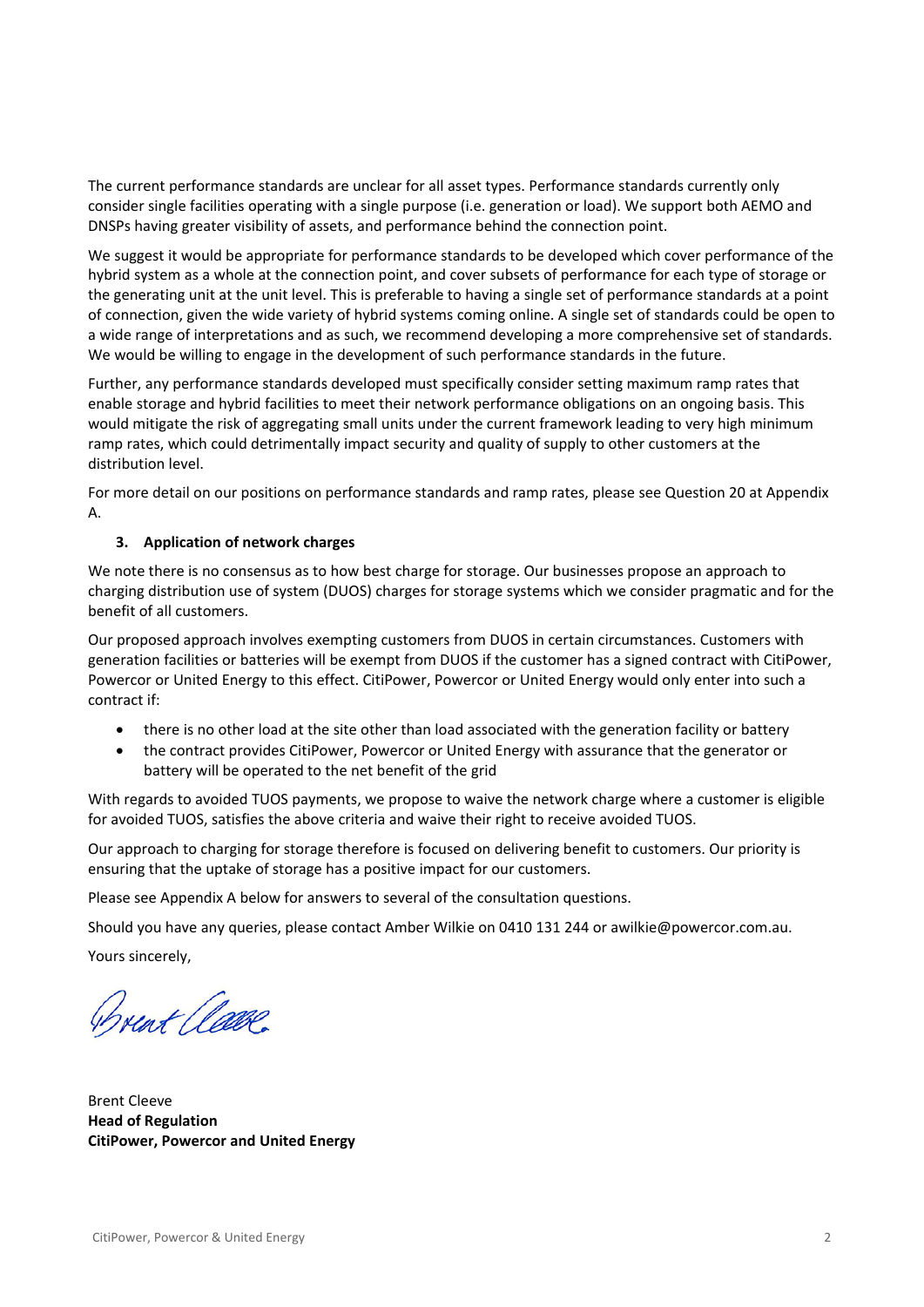

# **Appendix A – stakeholder feedback template**

| <b>Questions</b>                                       |                                                                                                                                                                                                                              | Feedback                                                                                                                                                                                                                                                                                                                                                                                                                                                                                                                                                                                                                                |  |
|--------------------------------------------------------|------------------------------------------------------------------------------------------------------------------------------------------------------------------------------------------------------------------------------|-----------------------------------------------------------------------------------------------------------------------------------------------------------------------------------------------------------------------------------------------------------------------------------------------------------------------------------------------------------------------------------------------------------------------------------------------------------------------------------------------------------------------------------------------------------------------------------------------------------------------------------------|--|
|                                                        | <b>Chapter 1 - Introduction</b>                                                                                                                                                                                              |                                                                                                                                                                                                                                                                                                                                                                                                                                                                                                                                                                                                                                         |  |
|                                                        | Question 1: Proposed assessment framework (p. 5)                                                                                                                                                                             |                                                                                                                                                                                                                                                                                                                                                                                                                                                                                                                                                                                                                                         |  |
|                                                        | Do you agree with the proposed assessment<br>framework or are there any additional<br>assessment criteria the Commission should<br>use when assessing identified issues and<br>possible solutions?                           |                                                                                                                                                                                                                                                                                                                                                                                                                                                                                                                                                                                                                                         |  |
|                                                        | Chapter 2 - The threshold question: should storage be defined in the NER?                                                                                                                                                    |                                                                                                                                                                                                                                                                                                                                                                                                                                                                                                                                                                                                                                         |  |
|                                                        | Question 2: Current issues caused by the treatment of storage (and hybrids) under the NER (p. 14)                                                                                                                            |                                                                                                                                                                                                                                                                                                                                                                                                                                                                                                                                                                                                                                         |  |
|                                                        | Do you agree with AEMO that there are<br>currently significant issues for storage units<br>and hybrid facilities being caused by the rules<br>not including a storage definition? Why, or<br>why not?                        | We agree that the lack of definition in the NER for storage and hybrid facilities will cause<br>issues going forward. The treatment of storage as both "load" and "generation" causes issues<br>with storage registering and participating in the NEM under the existing regulatory framework,<br>meaning that storage specific obligations in the NER cannot be introduced or clarified. If a<br>definition of storage and hybrid facilities was introduced, it would be beneficial to impose<br>storage-specific performance standards. Further, it would allow for charging arrangements for<br>storage and hybrids to be clarified. |  |
| 2                                                      | Has AEMO identified all the current issues for<br>storage and hybrid facilities that arise from its<br>primary issue that the NER does not<br>recognise and adequately define storage? If<br>not, what are the other issues? | We consider that all issues stemming from the current lack of definition of storage and hybrid<br>facilities have been covered in AEMO's rule change request.                                                                                                                                                                                                                                                                                                                                                                                                                                                                           |  |
| Question 3: Implications for storage forecasts (p. 21) |                                                                                                                                                                                                                              |                                                                                                                                                                                                                                                                                                                                                                                                                                                                                                                                                                                                                                         |  |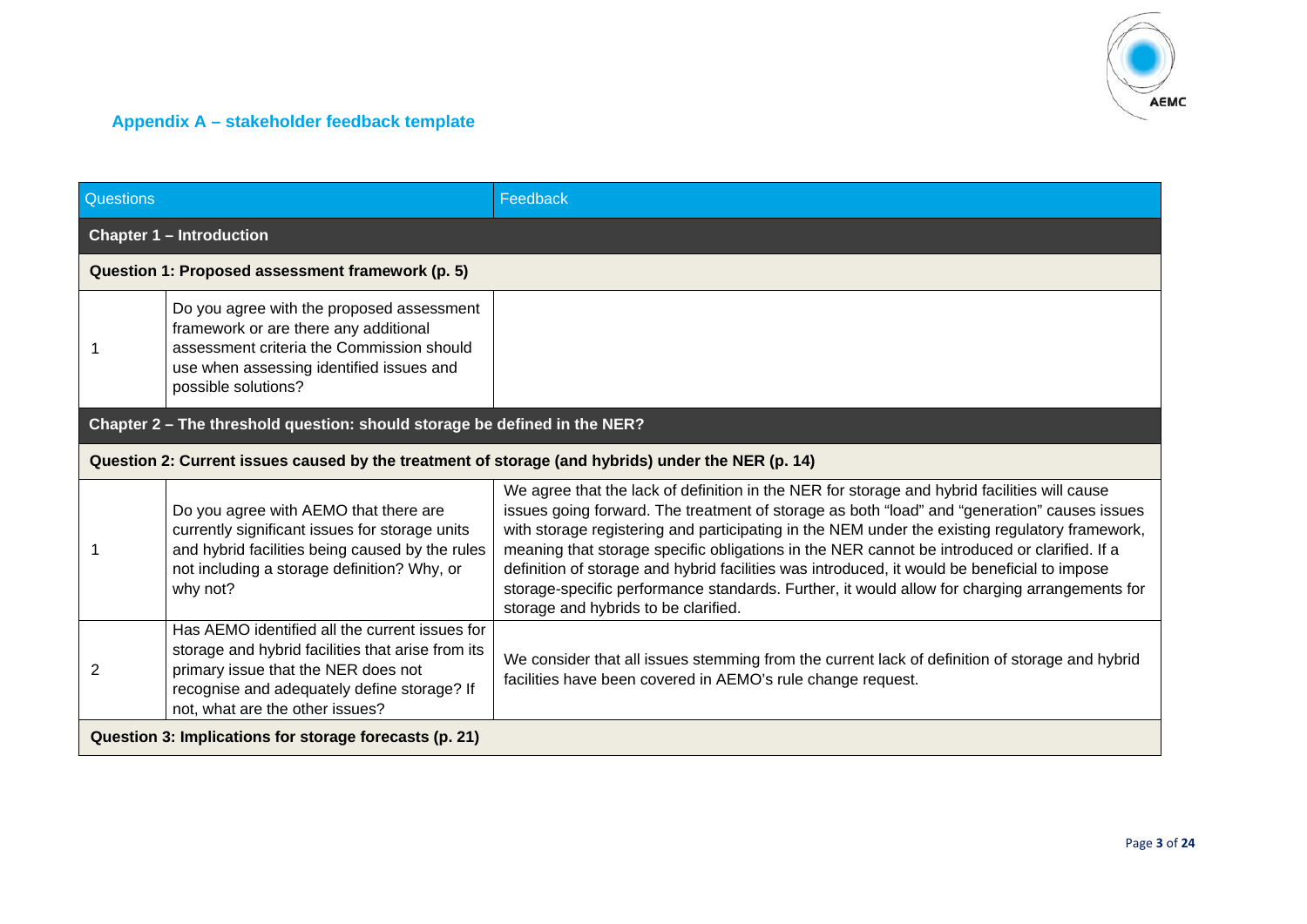

| Questions                                                                        |                                                                                                                                                                                                                                                                                                                                                                                | Feedback                                                                                                                                                                                                                                                                                                                                                                                                                                                                                                                                                                                                                                                                                                                                             |
|----------------------------------------------------------------------------------|--------------------------------------------------------------------------------------------------------------------------------------------------------------------------------------------------------------------------------------------------------------------------------------------------------------------------------------------------------------------------------|------------------------------------------------------------------------------------------------------------------------------------------------------------------------------------------------------------------------------------------------------------------------------------------------------------------------------------------------------------------------------------------------------------------------------------------------------------------------------------------------------------------------------------------------------------------------------------------------------------------------------------------------------------------------------------------------------------------------------------------------------|
|                                                                                  | Do you agree that storage and hybrid<br>facilities are likely to play a significant role in<br>the future market? If so, do you agree that<br>this indicates that the issues AEMO has<br>identified in its rule change request, arising<br>from the current treatment of storage under<br>the NER, are likely to become worse over<br>time? Why, or why not?                   | We agree that storage and hybrids will play a significant role in the future market. We note that<br>a Distribution System Operator (DSO) is needed to manage issues around growth in grid-scale<br>storage.                                                                                                                                                                                                                                                                                                                                                                                                                                                                                                                                         |
|                                                                                  | Question 4: AEMO's rationale for defining storage and hybrids in the NER (p. 25)                                                                                                                                                                                                                                                                                               |                                                                                                                                                                                                                                                                                                                                                                                                                                                                                                                                                                                                                                                                                                                                                      |
|                                                                                  | Do you agree with AEMO that there is a<br>strong rationale for defining storage and<br>hybrid facilities in the NER (as different to<br>load and generation)? Why or why not?                                                                                                                                                                                                  | Yes, we agree that storage and hybrid facilities should be defined in the NER separately.<br>Currently for larger scale generation connections, addition of storage either requires a<br>separate connection point from the generating system or for the proponent to create an<br>embedded network within which to operate generation and storage. In some cases this has<br>forced generators to become a network service provider (NSP) to operate both generation and<br>storage in a manner appropriate for their needs and their location. Separate definitions also<br>allow both NSPs and AEMO to more accurately record the performance and network impacts<br>of bi-directional facilities compared to separate load and generation sites. |
| 2                                                                                | Bearing in mind that the two-sided market<br>reforms (as discussed in section<br>2.2.4) propose to move towards service-<br>based requirements (rather than technology-<br>based requirements), are there differences in<br>the nature of the services provided by or to<br>storage facilities that require these<br>services to be distinguished from generation<br>and load? |                                                                                                                                                                                                                                                                                                                                                                                                                                                                                                                                                                                                                                                                                                                                                      |
| Question 5: AEMO's rationale for defining storage and hybrids in the NER (p. 27) |                                                                                                                                                                                                                                                                                                                                                                                |                                                                                                                                                                                                                                                                                                                                                                                                                                                                                                                                                                                                                                                                                                                                                      |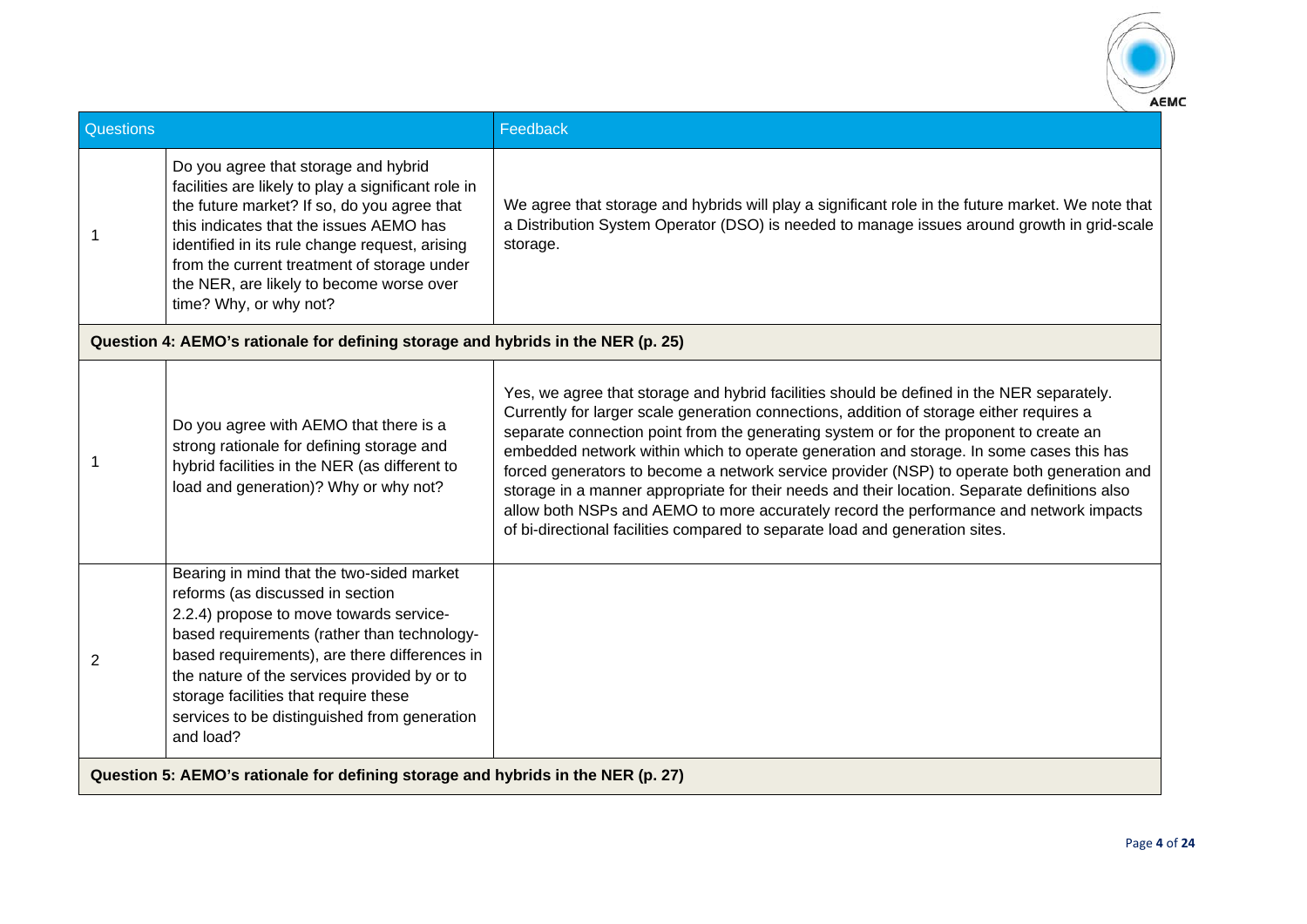

| Questions |                                                                                                                                                                                                                                                                                                                                                                                                                                                                                                                                                                                                                                                                                                                                                                                                                         | Feedback                                                                                                                                                                        |
|-----------|-------------------------------------------------------------------------------------------------------------------------------------------------------------------------------------------------------------------------------------------------------------------------------------------------------------------------------------------------------------------------------------------------------------------------------------------------------------------------------------------------------------------------------------------------------------------------------------------------------------------------------------------------------------------------------------------------------------------------------------------------------------------------------------------------------------------------|---------------------------------------------------------------------------------------------------------------------------------------------------------------------------------|
| 1         | Do you have any comments on<br>AEMO's wording for its proposed<br>definitions of storage and hybrid facilities?                                                                                                                                                                                                                                                                                                                                                                                                                                                                                                                                                                                                                                                                                                         | We support the proposed definitions of storage and hybrid facilities.                                                                                                           |
|           | Question 6: Alternative to AEMO's proposed solution to integration issues for storage (p. 29)                                                                                                                                                                                                                                                                                                                                                                                                                                                                                                                                                                                                                                                                                                                           |                                                                                                                                                                                 |
|           | In light of the alignment issues between<br>AEMO's rule change request and the<br>direction the ESB's two-sided market reforms<br>are taking, which of the following approaches<br>do you support and why?<br>a. Waiting for the implementation of the<br>two-sided market reforms to address<br>the integration issues facing storage<br>and hybrid facilities<br>b. Introducing AEMO's rule change<br>proposal as an interim step prior to<br>the implementation of the two-sided<br>market reforms<br>Implementing certain aspects of the<br>c.<br>two-sided market reforms through this<br>rule change project, such as<br>combining the different types of<br>market participants and imposing<br>obligations based on services rather<br>than assets<br>Taking an alternative approach -<br>d.<br>please specify. | Approach B seems the most sensible, as it will allow issues arising in this consultation to be<br>managed concurrently with issues arising out of the two-sided market reforms. |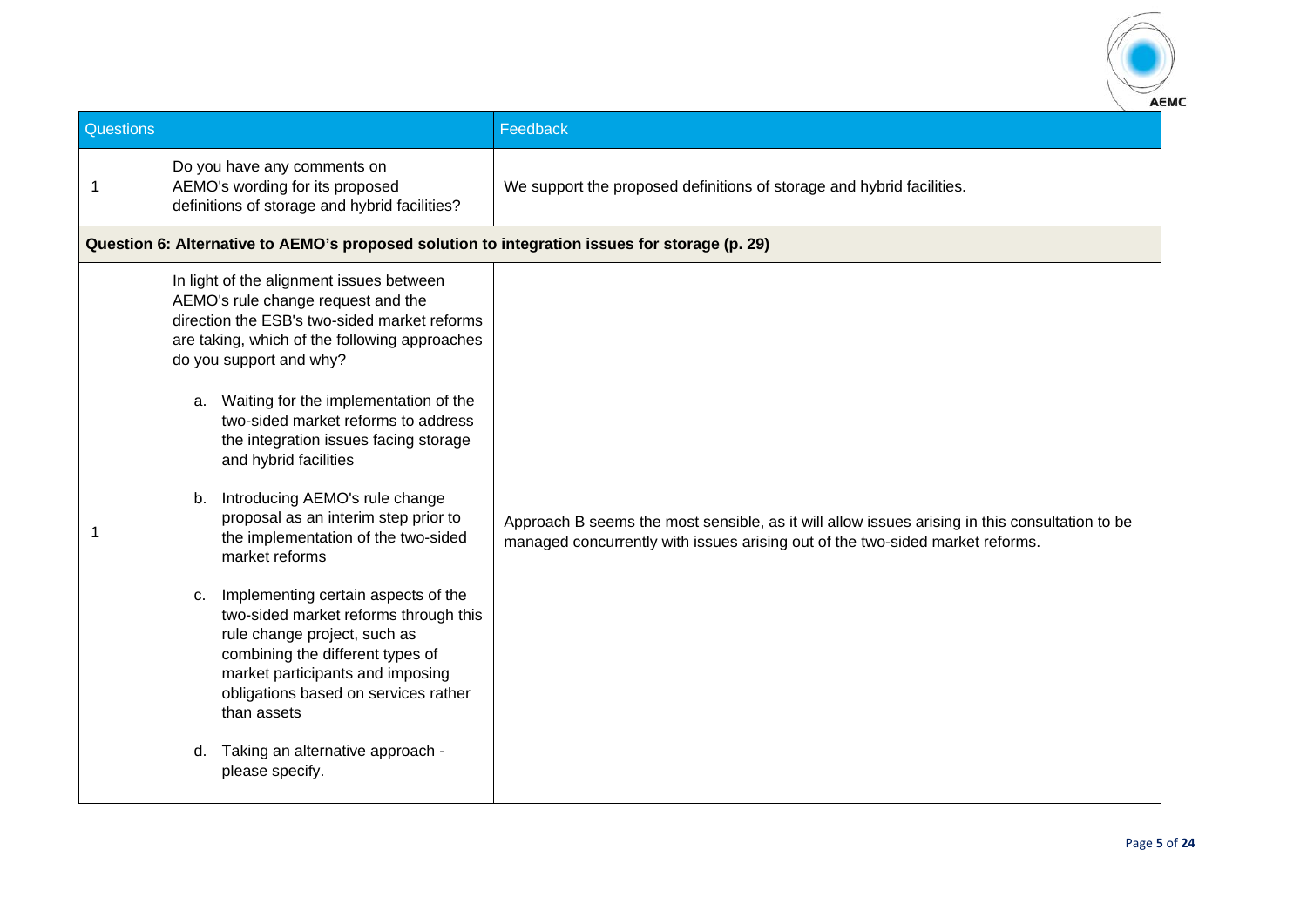

| <b>Questions</b>                                |                                                                                                                                                                                                                            | Feedback                                                                                                                                                                                                                                                                                                                                             |
|-------------------------------------------------|----------------------------------------------------------------------------------------------------------------------------------------------------------------------------------------------------------------------------|------------------------------------------------------------------------------------------------------------------------------------------------------------------------------------------------------------------------------------------------------------------------------------------------------------------------------------------------------|
|                                                 | Chapter 3 - Registration issues for storage units and hybrid facilities                                                                                                                                                    |                                                                                                                                                                                                                                                                                                                                                      |
|                                                 |                                                                                                                                                                                                                            | Question 7: Understanding the interest in registering hybrid facilities and the challenges that exist (p. 35)                                                                                                                                                                                                                                        |
|                                                 | Why would you<br>consider aggregating different technologies<br>together in a hybrid facility? Which<br>technologies do new participants propose to<br>combine in hybrid facilities?                                       |                                                                                                                                                                                                                                                                                                                                                      |
| 2                                               | Are you considering using storage to<br>minimise causer-pays liabilities by balancing<br>the output of your units across multiple<br>connection points under the current NER?<br>What are the challenges of this approach? |                                                                                                                                                                                                                                                                                                                                                      |
| 3                                               | Would you prefer to balance output and<br>consumption across multiple connection<br>points or combine technologies behind an<br>individual connection point?                                                               | In order to address network constraints either from increased demand or generation above<br>equipment ratings, NSPs may seek forms of non-network solutions that balance multiple<br>energy use across multiple connections points. While this would not be a process NSPs would<br>engage in directly, we may seek it as a network support service. |
|                                                 | Are you considering aggregating renewable<br>plant and batteries together as a scheduled<br>generating unit under the current rules? What<br>regulatory challenges do you see with this<br>approach?                       |                                                                                                                                                                                                                                                                                                                                                      |
| 5                                               | Do you consider that the lack of clarity in the<br>NER on whether different technologies can<br>be aggregated is a significant issue<br>for registering hybrid facilities? If so, why?                                     |                                                                                                                                                                                                                                                                                                                                                      |
| Question 8: Registration process issues (p. 36) |                                                                                                                                                                                                                            |                                                                                                                                                                                                                                                                                                                                                      |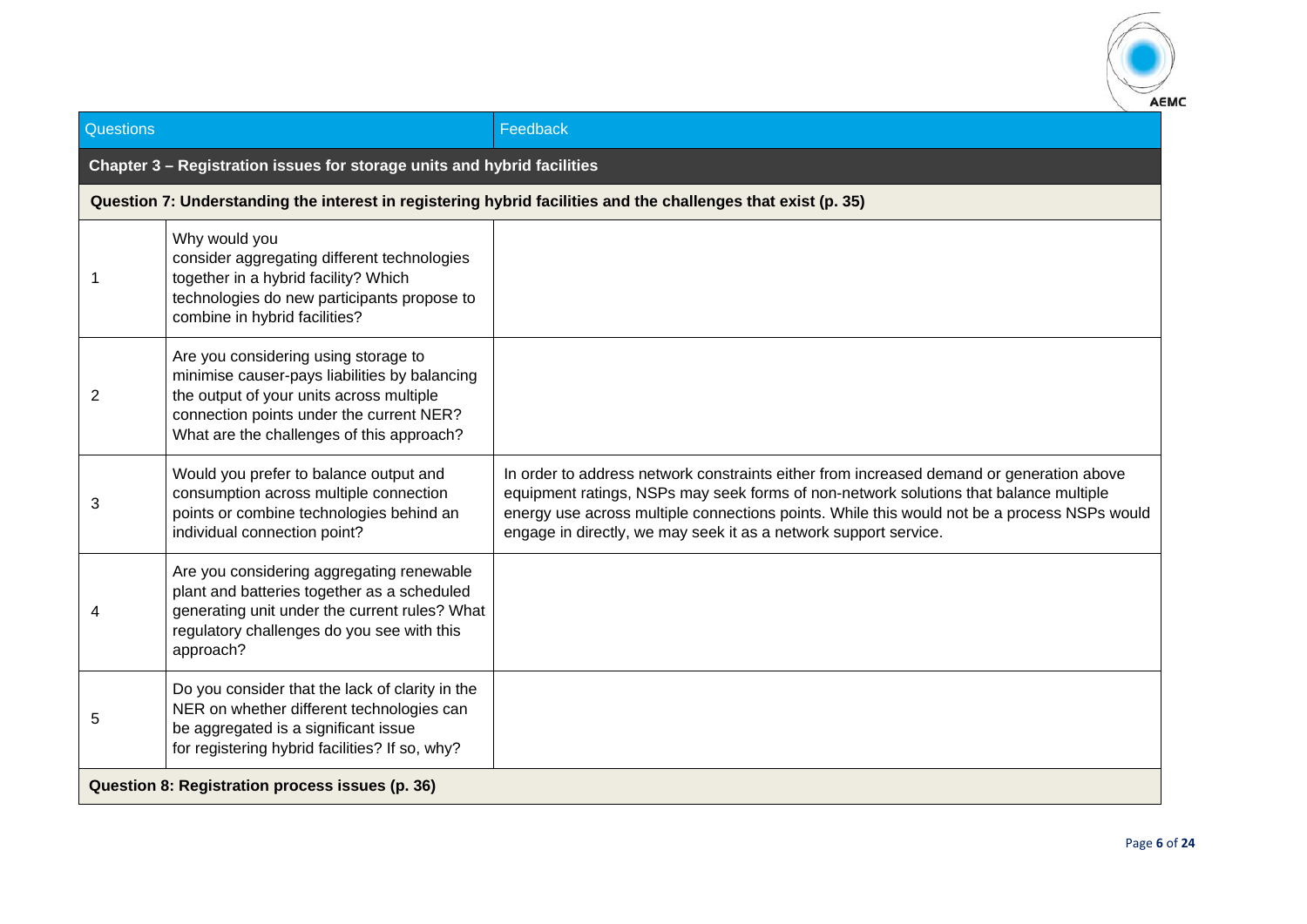

| Questions |                                                                                                                                                                                                                                                                                                                           | Feedback                                                                                                                                                                                                                                                                                                                                                                                                                                                                                        |
|-----------|---------------------------------------------------------------------------------------------------------------------------------------------------------------------------------------------------------------------------------------------------------------------------------------------------------------------------|-------------------------------------------------------------------------------------------------------------------------------------------------------------------------------------------------------------------------------------------------------------------------------------------------------------------------------------------------------------------------------------------------------------------------------------------------------------------------------------------------|
|           | What are your experiences with the current<br>registration categories for storage projects<br>and hybrid facilities?                                                                                                                                                                                                      | We agree that the NER is currently being applied for technologies and situations it was not<br>intended to cover. In registration this leads to a higher workload for NSPs and AEMO in<br>assessing proposed connections and their impact. It creates performance standards that are<br>less onerous and less clear for energy consumption as oppose to generation. This risks<br>inconsistent application of processes across jurisdictions.                                                   |
| 2         | Do you agree the existing approach imposes<br>high administrative and financial costs for<br>participants registering storage units and<br>hybrid facilities or create barriers to entry?                                                                                                                                 |                                                                                                                                                                                                                                                                                                                                                                                                                                                                                                 |
| 3         | Do you consider that the NER should set out<br>how participants with storage units and<br>hybrid facilities should register and<br>participate in the market, rather than AEMO<br>guides? Or have AEMO's guides and<br>fact sheets now solved the identified<br>registration issues for storage and hybrid<br>facilities? | The core principles of how participants with storage units and hybrids participate in the market<br>should be defined in the NER, however AEMO should still have the flexibility to create guides<br>to cover the intricacies of registration. Our experience with generation connections has shown<br>us that nuances arise from different technologies, and these should be able to be addressed<br>quickly through an updated release by AEMO rather than through a more formal rule change. |
|           | Do you consider the registration issues<br>AEMO has raised in its rule change request<br>will become worse in the future if the current<br>NER are retained?                                                                                                                                                              |                                                                                                                                                                                                                                                                                                                                                                                                                                                                                                 |
| 5         | Are there other registration issues for<br>intending participants with storage and hybrid<br>facilities that arise from the fact that the<br>NER do not fully consider these technologies,<br>which are not detailed in AEMO's rule<br>change?                                                                            |                                                                                                                                                                                                                                                                                                                                                                                                                                                                                                 |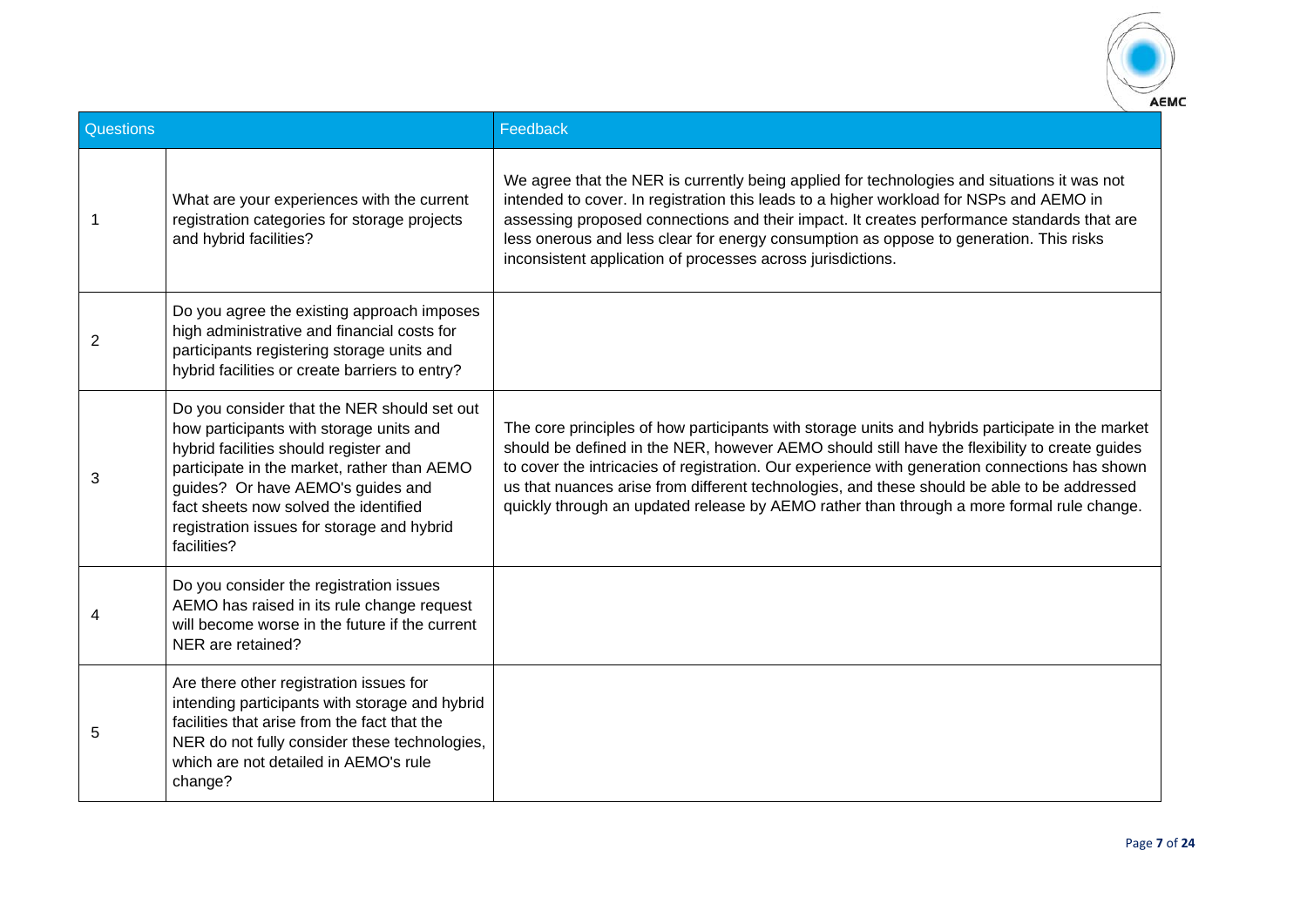

| Questions                                                |                                                                                                                                                                                                                                                                        | Feedback                                                                                                                                                                                                                                                                                                                                                                                                                                                                                                                                                                                                                                                                                                                                                                                                                                                                                                                                                  |  |
|----------------------------------------------------------|------------------------------------------------------------------------------------------------------------------------------------------------------------------------------------------------------------------------------------------------------------------------|-----------------------------------------------------------------------------------------------------------------------------------------------------------------------------------------------------------------------------------------------------------------------------------------------------------------------------------------------------------------------------------------------------------------------------------------------------------------------------------------------------------------------------------------------------------------------------------------------------------------------------------------------------------------------------------------------------------------------------------------------------------------------------------------------------------------------------------------------------------------------------------------------------------------------------------------------------------|--|
|                                                          | Question 9: Issues with small storage units (p. 38)                                                                                                                                                                                                                    |                                                                                                                                                                                                                                                                                                                                                                                                                                                                                                                                                                                                                                                                                                                                                                                                                                                                                                                                                           |  |
|                                                          | Do you agree that there is not sufficient<br>clarity regarding whether SGAs and other<br>market participants, can include small<br>storage units in their portfolios?                                                                                                  | We consider that any changes to requirements for SGAs need to include the development of<br>mandatory standards and operating envelopes for small storage connected to the distribution<br>network. We suggest that industry standards may be required which set limits on operation of<br>small scale units. The above limits may not resolve all constraints that can adversely impact<br>customers including thermal constraints. We therefore consider that visibility of the low-voltage<br>network with dynamic controls of the small storages are vital in ensuring that these devices are<br>allowed to partake in the market, but also within the capability of the network. Moreover, any<br>SGA that can include small storage units in their portfolios shall define the services that they<br>intend to provide. We consider that all services to be provided by SGAs are technically feasible<br>and adhere to terms/conditions/agreements. |  |
|                                                          | Question 10: Proposed approach to registration categories and classifications (p. 43)                                                                                                                                                                                  |                                                                                                                                                                                                                                                                                                                                                                                                                                                                                                                                                                                                                                                                                                                                                                                                                                                                                                                                                           |  |
|                                                          | Do you consider that AEMO's proposed<br>solution will make the registration process<br>simpler and less expensive for intending<br>participants seeking to classify storage units<br>and hybrid facilities?                                                            |                                                                                                                                                                                                                                                                                                                                                                                                                                                                                                                                                                                                                                                                                                                                                                                                                                                                                                                                                           |  |
| 2                                                        | In relation to the registration of hybrid<br>facilities, do you agree that the NER should<br>provide that participants cannot aggregate<br>units with different classifications or different<br>technology types (unless AEMO approves it<br>on a case-by-case basis)? | In the short term, as the industry and AEMO build experience this will be prudent. However,<br>creating the case by case option will increase assessment timelines for AEMO and we would<br>like to see the rational by which AEMO makes the any approval consulted upon with NSPs<br>before any process comes into force.                                                                                                                                                                                                                                                                                                                                                                                                                                                                                                                                                                                                                                |  |
| Question 11: Registering pumped hydro facilities (p. 44) |                                                                                                                                                                                                                                                                        |                                                                                                                                                                                                                                                                                                                                                                                                                                                                                                                                                                                                                                                                                                                                                                                                                                                                                                                                                           |  |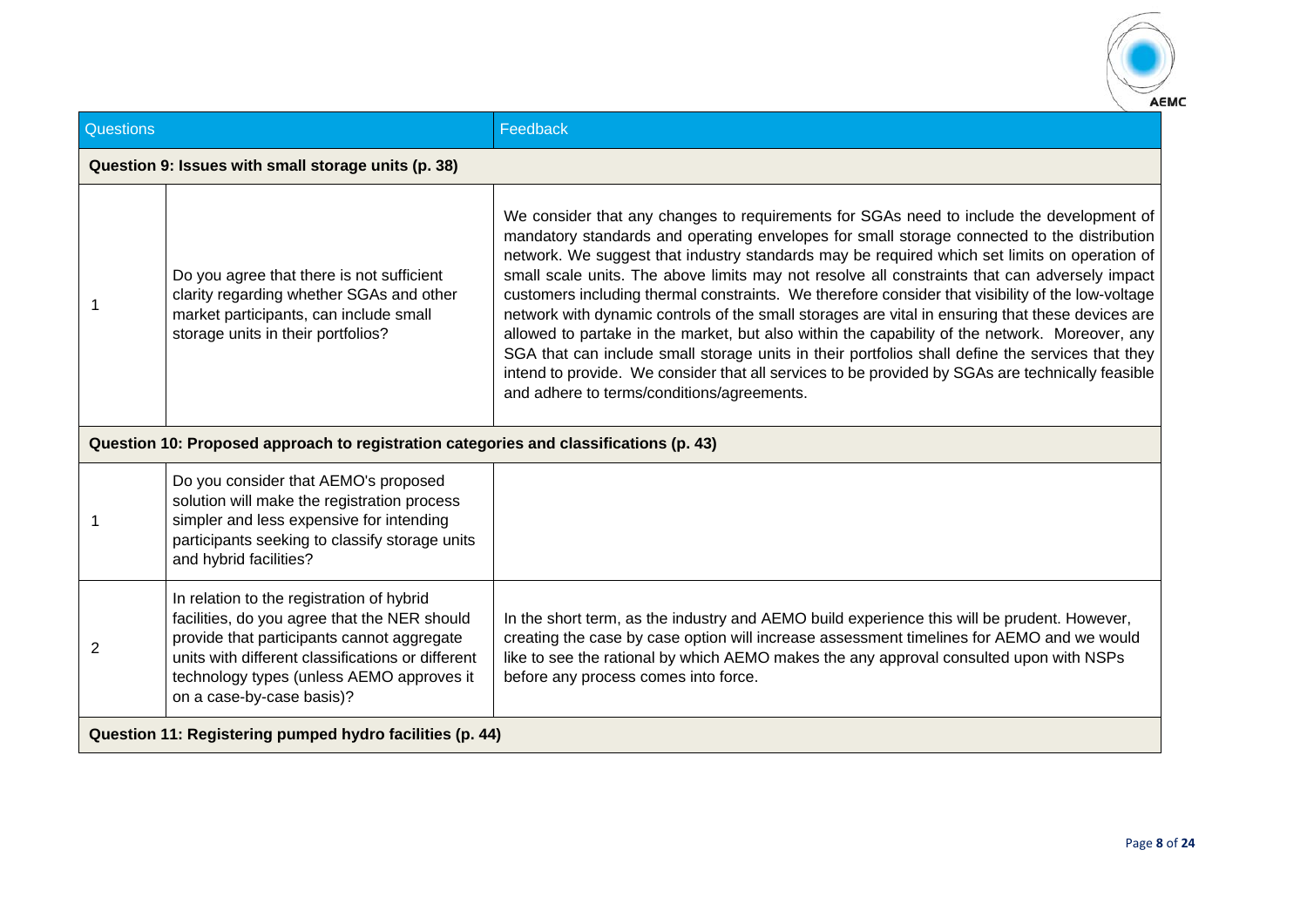

| Questions |                                                                                                                                                                                                                                        | Feedback                                                                                                |  |
|-----------|----------------------------------------------------------------------------------------------------------------------------------------------------------------------------------------------------------------------------------------|---------------------------------------------------------------------------------------------------------|--|
|           | Do you support AEMO's proposed approach<br>to registration and classification for pumped<br>hydro facilities?                                                                                                                          |                                                                                                         |  |
| 2         | Is a storage unit's ability to ramp linearly from<br>production to consumption the best way to<br>determine whether it should classify as a bi-<br>directional unit, or classify as a scheduled<br>generating unit and scheduled load? |                                                                                                         |  |
|           | Question 12: Proposed approach for transitional arrangements (p. 44)                                                                                                                                                                   |                                                                                                         |  |
| 1         | Would participants with storage that are<br>currently registered as a Market Generator<br>and Market Customer want to transition to<br>AEMO's new category and classification? If<br>so, what advantages would it offer?               |                                                                                                         |  |
| 2         | Should owners/operators of existing<br>standalone storage units be grandfathered,<br>i.e. permitted to remain on their current<br>registration and classification arrangements?                                                        |                                                                                                         |  |
|           | Question 13: AEMO's solution to clarify what small units SGAs can aggregate (p. 45)                                                                                                                                                    |                                                                                                         |  |
|           | Do you agree with AEMO's proposal to clarify<br>how an SGA can include storage<br>units in its portfolio?                                                                                                                              | Yes, we support clarifying this as we consider it will increase transparency and certainty for<br>SGAs. |  |
| 2         | Does AEMO's solution provide flexibility for<br>an SGA to include DER, other than<br>storage, that may have bi-directional energy<br>flows?                                                                                            |                                                                                                         |  |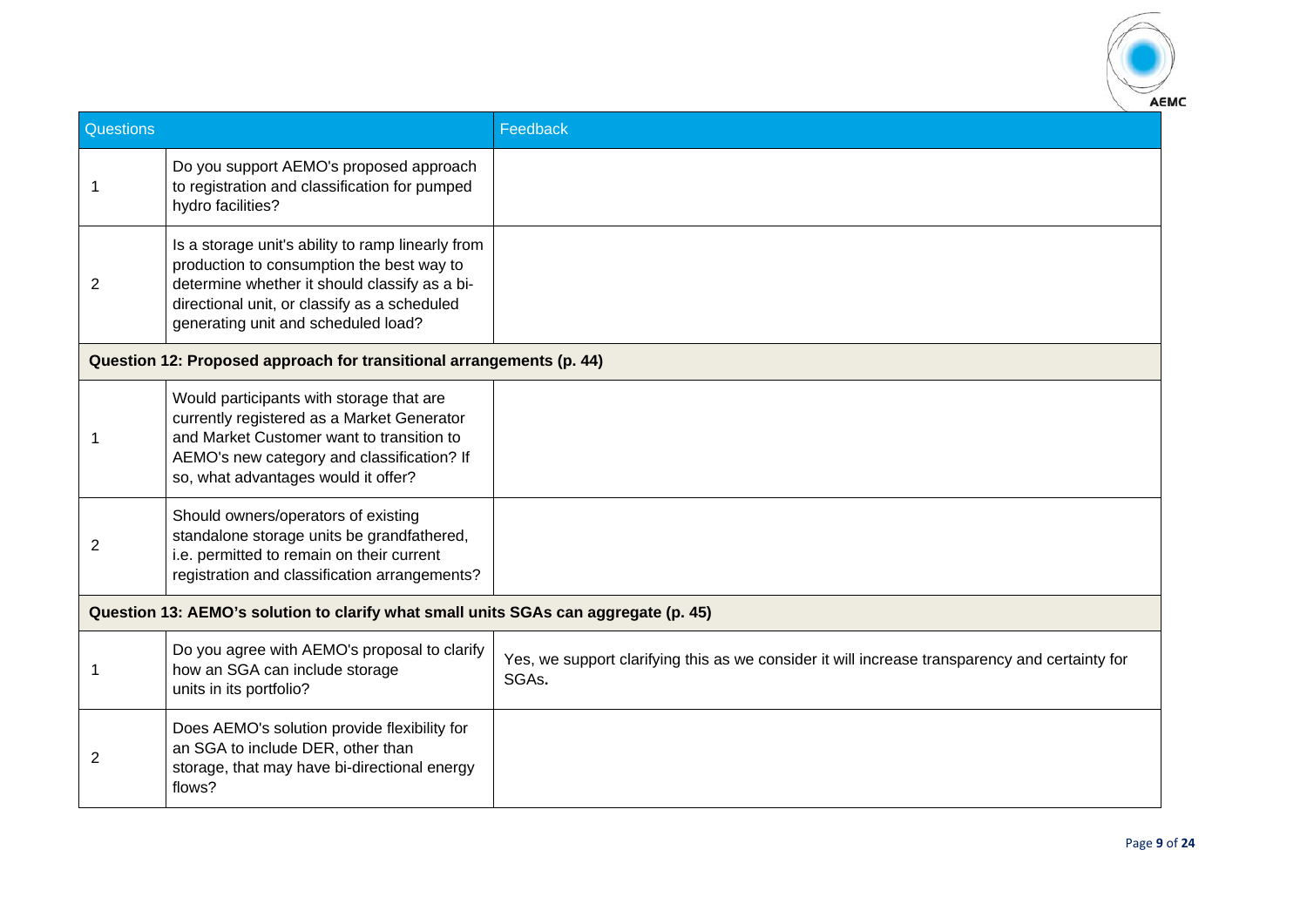

| Questions |                                                                                                                                                                                                                                   | Feedback                                                                                                 |  |
|-----------|-----------------------------------------------------------------------------------------------------------------------------------------------------------------------------------------------------------------------------------|----------------------------------------------------------------------------------------------------------|--|
|           | Question 14: Adding further registered participant categories (p. 47)                                                                                                                                                             |                                                                                                          |  |
|           | Is there a strong case to add a participant<br>category for storage or are there other<br>alternative solutions that could help to reduce<br>complexity?                                                                          |                                                                                                          |  |
|           | Question 15: Alternative solutions for registered participant categories (p. 48)                                                                                                                                                  |                                                                                                          |  |
|           | Is AEMO's proposed rule the most efficient<br>and effective way to address the identified<br>issues relating to participant registration and<br>unit classification? Are there alternatives<br>or ways to potentially improve it? |                                                                                                          |  |
|           |                                                                                                                                                                                                                                   | Chapter 4 - Technical and operational challenges relating to utility scale storage and hybrid facilities |  |
|           | Question 16: Bidding in scheduled storage facilities (p. 54)                                                                                                                                                                      |                                                                                                          |  |
|           | How complex are the current arrangements<br>for bidding for a scheduled storage facility<br>compared to bidding for a scheduled<br>generator or load?                                                                             |                                                                                                          |  |
| 2         | If available and if you had storage facilities,<br>would you opt to change from the existing<br>arrangements to a single DUID model, with<br>10 price bands rather than 20?                                                       |                                                                                                          |  |
|           | Question 17: Dispatch conflicts (p. 55)                                                                                                                                                                                           |                                                                                                          |  |
|           | How often these conflicts occur in relation to<br>energy and FCAS, and how material are they                                                                                                                                      |                                                                                                          |  |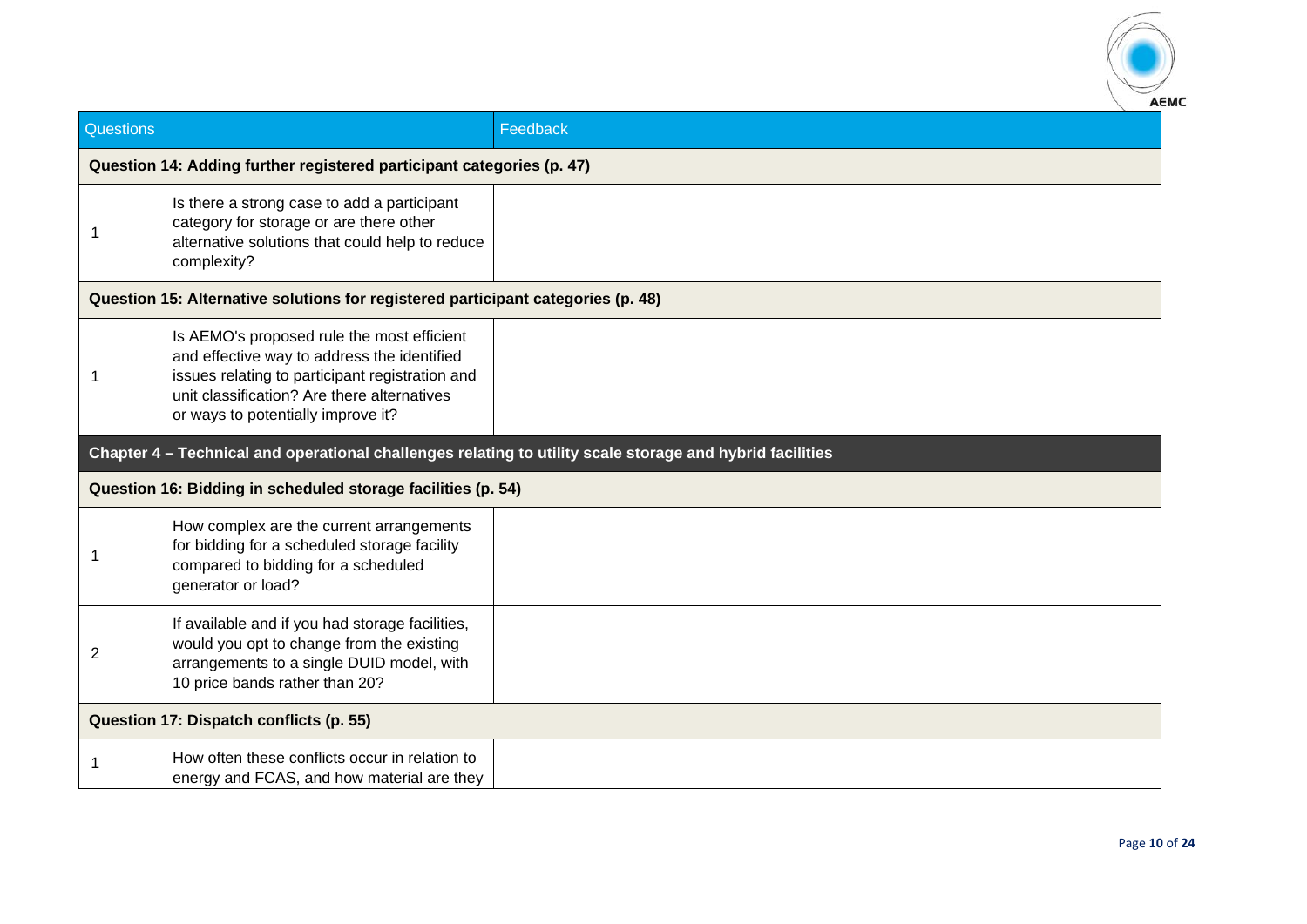

| Questions      |                                                                                                                                                                       | Feedback                                                                                                                                                                                                                                                                                                                                                                                                                                                                                                                                                                                                                                                                                                                                                                                                                                                                                                                                                                                                                                                                                                                                                                                                                                                                            |
|----------------|-----------------------------------------------------------------------------------------------------------------------------------------------------------------------|-------------------------------------------------------------------------------------------------------------------------------------------------------------------------------------------------------------------------------------------------------------------------------------------------------------------------------------------------------------------------------------------------------------------------------------------------------------------------------------------------------------------------------------------------------------------------------------------------------------------------------------------------------------------------------------------------------------------------------------------------------------------------------------------------------------------------------------------------------------------------------------------------------------------------------------------------------------------------------------------------------------------------------------------------------------------------------------------------------------------------------------------------------------------------------------------------------------------------------------------------------------------------------------|
|                | for the operators of scheduled storage units<br>and other market participants?                                                                                        |                                                                                                                                                                                                                                                                                                                                                                                                                                                                                                                                                                                                                                                                                                                                                                                                                                                                                                                                                                                                                                                                                                                                                                                                                                                                                     |
| $\overline{2}$ | To what extent can these conflicts be, or to<br>what extent have they already been,<br>remediated through experience and through<br>improved bidding systems?         |                                                                                                                                                                                                                                                                                                                                                                                                                                                                                                                                                                                                                                                                                                                                                                                                                                                                                                                                                                                                                                                                                                                                                                                                                                                                                     |
| 3              | Would moving to a single DUID model be an<br>appropriate and proportionate response?                                                                                  |                                                                                                                                                                                                                                                                                                                                                                                                                                                                                                                                                                                                                                                                                                                                                                                                                                                                                                                                                                                                                                                                                                                                                                                                                                                                                     |
|                | Question 18: Aggregation and ramp rates (p. 57)                                                                                                                       |                                                                                                                                                                                                                                                                                                                                                                                                                                                                                                                                                                                                                                                                                                                                                                                                                                                                                                                                                                                                                                                                                                                                                                                                                                                                                     |
|                | What problems arise under the current<br>arrangements in relation to the application of<br>minimum ramp rates?                                                        | We agree that the aggregation of small units under the current framework would result in very<br>high minimum ramp rates, with the potential for detriment to security and quality of supply to<br>other customers especially at a distribution level. While network impact should be taken into<br>account in the development of performance standards we consider that specific consideration<br>should also be given to setting maximum ramp rates that enable storage or hybrid facilities to<br>meet their network performance obligations on an ongoing basis.<br>Traditionally, frequency control ancillary services (FCAS) in the NEM has been provided by<br>transmission connected large scale plant where participation in those markets does not risk<br>operation outside of their generator performance standards or detriment to the network. While<br>small scale storage and DER facilities are increasingly able to provide FCAS, where this is<br>considered on pre-existing sites as part of later aggregation, it presents a risk to distribution<br>networks. Setting maximum ramp rates as part of the connection standards would reduce this<br>risk although, in some locations, this may effectively prevent meaningful participation in some<br>markets. |
| 2              | Do you agree with AEMO's proposal to rely<br>on the aggregation approach set out in<br>Chapter 3 of the NER (rather than the one<br>set out in Chapter 2 of the NER)? |                                                                                                                                                                                                                                                                                                                                                                                                                                                                                                                                                                                                                                                                                                                                                                                                                                                                                                                                                                                                                                                                                                                                                                                                                                                                                     |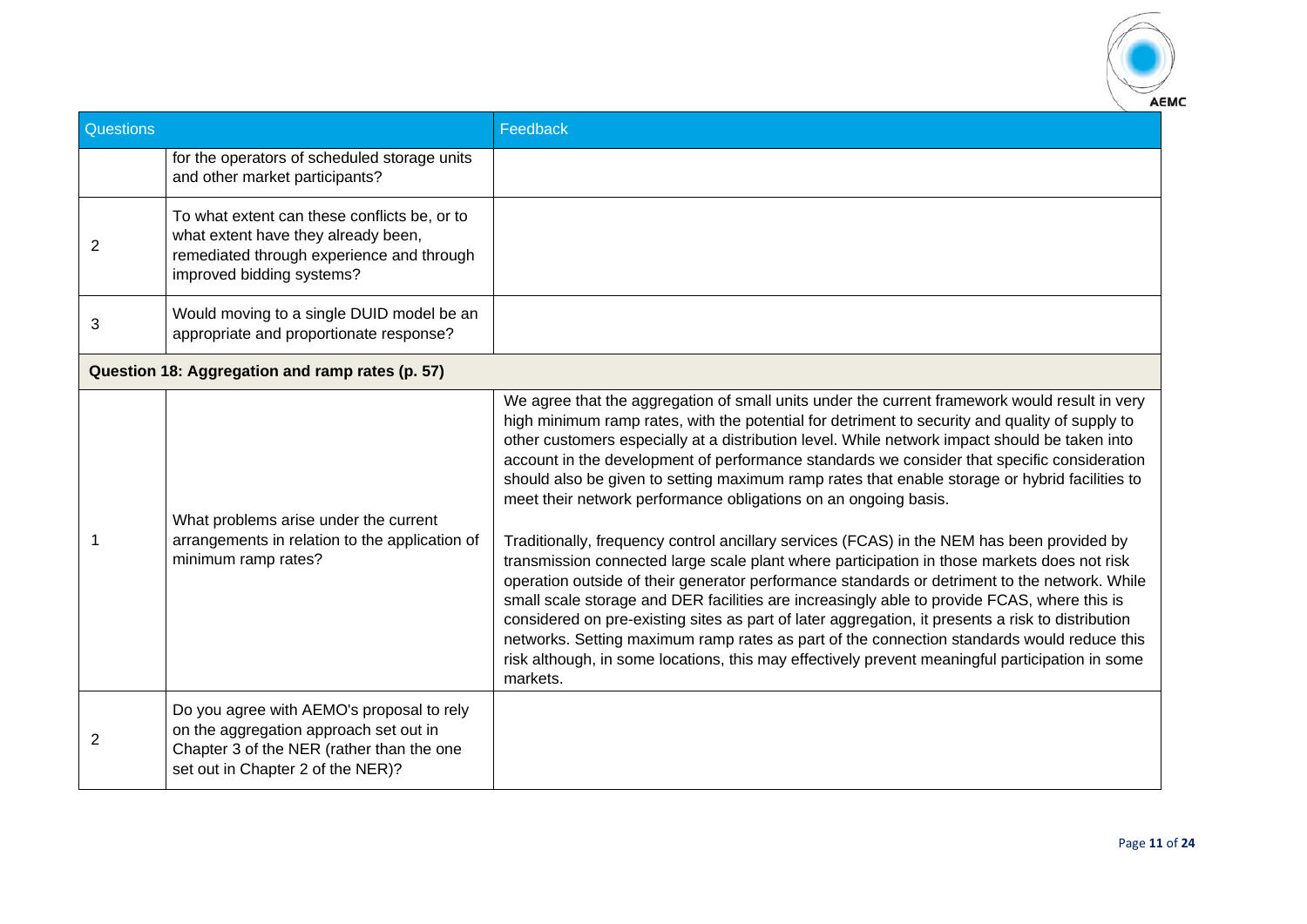

| Questions                                |                                                                                                                                                                                                                                                                                                                            | Feedback                                                                                                                                                                                                                                                                                                                                                                                                                                                                                                                                                                                                                                                              |  |
|------------------------------------------|----------------------------------------------------------------------------------------------------------------------------------------------------------------------------------------------------------------------------------------------------------------------------------------------------------------------------|-----------------------------------------------------------------------------------------------------------------------------------------------------------------------------------------------------------------------------------------------------------------------------------------------------------------------------------------------------------------------------------------------------------------------------------------------------------------------------------------------------------------------------------------------------------------------------------------------------------------------------------------------------------------------|--|
|                                          | Question 19: Forecasting and energy availability (p. 60)                                                                                                                                                                                                                                                                   |                                                                                                                                                                                                                                                                                                                                                                                                                                                                                                                                                                                                                                                                       |  |
|                                          | Are there problems arising from energy-<br>limited plant not being reflected in forecasts?                                                                                                                                                                                                                                 |                                                                                                                                                                                                                                                                                                                                                                                                                                                                                                                                                                                                                                                                       |  |
| 2                                        | Could this problem be addressed by requiring<br>storage facilities to provide<br>additional information on energy limits in their<br>bids, as proposed by AEMO?                                                                                                                                                            |                                                                                                                                                                                                                                                                                                                                                                                                                                                                                                                                                                                                                                                                       |  |
|                                          | Question 20: Performance standards (p. 62)                                                                                                                                                                                                                                                                                 |                                                                                                                                                                                                                                                                                                                                                                                                                                                                                                                                                                                                                                                                       |  |
|                                          | Are the current rules unclear on how<br>performance standards should apply in<br>facilities with a mix of asset types? Do the<br>current rules create barriers for storage and<br>hybrid facilities? To maintain power system<br>security, should AEMO have greater visibility<br>of the assets behind a connection point? | Yes, we consider that the current rules are unclear for all asset types. Very broadly,<br>performance standards currently only consider single facilities operating with a single purpose<br>(i.e. generation or load). With hybrid facilities being proposed more often this either requires<br>dedicated separate connection points, at which to base separate performance standards.<br>Another option is a method that ensures performance standards are relevant to the individual<br>assets that make up any hybrid facility. To this end we support both AEMO and/or NSPs<br>having greater visibility of assets, and performance behind the connection point. |  |
| 2                                        | Could these challenges be mitigated by<br>having a single set of performance standards<br>for each asset, as proposed by AEMO?                                                                                                                                                                                             | A single set of performance standards at a point of connection may be hard to develop given<br>the wide variety of hybrid systems it is possible to implement. This could leave application of<br>hybrid system performance standards open to a diverse range of interpretations. Given that<br>the overall hybrid system, as with a generating system, dictates performance at a connection<br>point, it would seem prudent to have performance standards which cover both performance of<br>the hybrid system as a whole at the connection point, and also covers subsets of performance<br>for each type of storage or generating unit at the unit level.          |  |
| Chapter 5 - Issues with fees and charges |                                                                                                                                                                                                                                                                                                                            |                                                                                                                                                                                                                                                                                                                                                                                                                                                                                                                                                                                                                                                                       |  |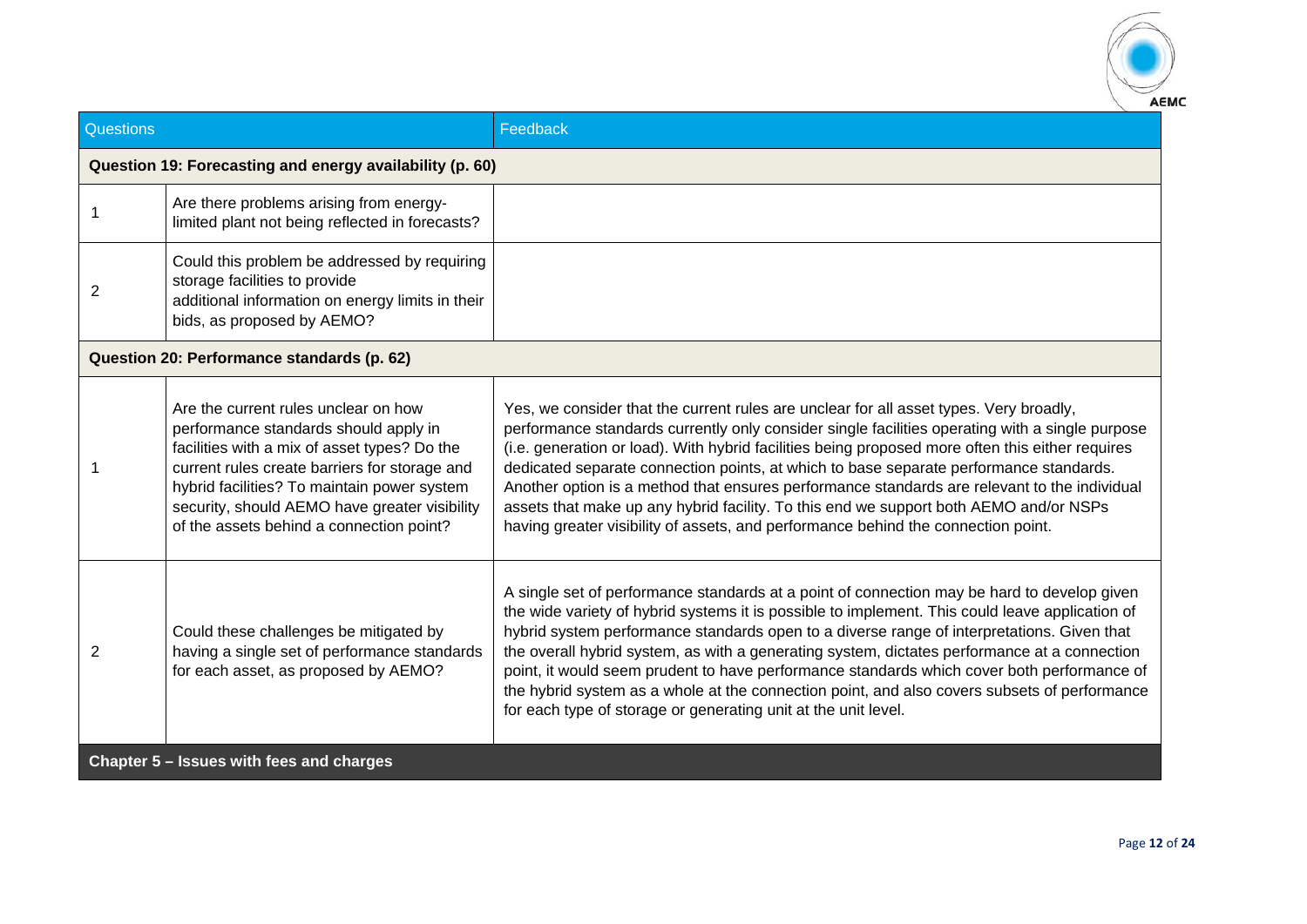

| Questions |                                                                                                                                                                                                                                                                                                                                                                                                           | Feedback |  |
|-----------|-----------------------------------------------------------------------------------------------------------------------------------------------------------------------------------------------------------------------------------------------------------------------------------------------------------------------------------------------------------------------------------------------------------|----------|--|
|           | Question 21: Issues with how fees and charges, and non-energy costs are recovered (p. 69)                                                                                                                                                                                                                                                                                                                 |          |  |
|           | Do you agree that there is an inconsistency<br>with how fees and charges and non-energy<br>costs are recovered from Market<br>Participants?                                                                                                                                                                                                                                                               |          |  |
| 2         | What is the impact of this issue? Does it<br>create an uneven playing field and does it<br>create (or has it the potential to create)<br>perverse behaviours and outcomes?                                                                                                                                                                                                                                |          |  |
| 3         | Do you consider the burden of costs will be<br>exacerbated as exempt generating units<br>increase behind the meter?                                                                                                                                                                                                                                                                                       |          |  |
|           | Are there any other issues that the<br>Commission should consider with respective<br>to fees and charges, and non-energy cost<br>recovery?                                                                                                                                                                                                                                                                |          |  |
|           | Question 22: Solutions for issues with fees and charged and non-energy cost recovery (p. 71)                                                                                                                                                                                                                                                                                                              |          |  |
|           | Do stakeholders agree with AEMO's<br>proposed solution that MSGA and the<br>proposed bi-directional resource provider<br>participant categories should pay non-energy<br>cost recovery and NEM Participant fees and<br>charges based on consumed and sent out<br>energy separately (as is the current practice<br>for a grid-scale battery registered as both a<br>Market Generator and Market Customer)? |          |  |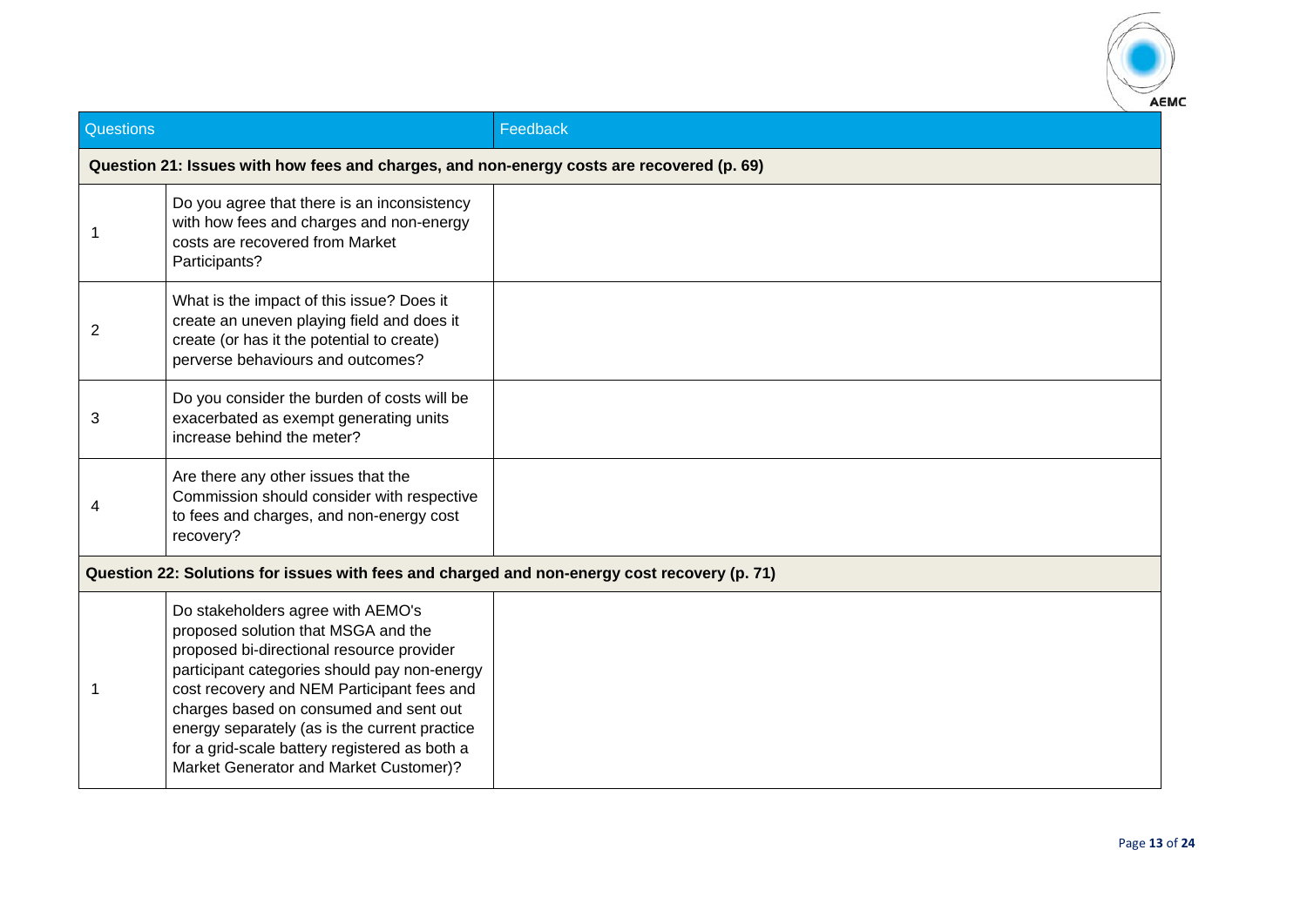

| Questions |                                                                                                                                                                                                                                                                                                                                                                                                                              | Feedback                                                                                                  |
|-----------|------------------------------------------------------------------------------------------------------------------------------------------------------------------------------------------------------------------------------------------------------------------------------------------------------------------------------------------------------------------------------------------------------------------------------|-----------------------------------------------------------------------------------------------------------|
| 2         | Will AEMO's proposed solution level the<br>'playing field' between existing grid-<br>scale batteries, MSGAs and participants<br>under the proposed new category bi-<br>directional resource provider? That is, will<br>AEMO proposed solution more efficiently<br>allocate fees and charges and non-energy<br>costs between these Market Participants<br>categories?                                                         |                                                                                                           |
| 3         | For hybrid facilities are further requirements<br>needed, for example, should each asset in a<br>hybrid facility be required to have a revenue<br>meter or is supervisory control and data<br>acquisition (SCADA) data appropriate?                                                                                                                                                                                          |                                                                                                           |
| 4         | Are there practical or implementation issues<br>associated with charging MSGAs non-energy<br>costs and NEM Participant fees based on<br>consumed and sent out energy?                                                                                                                                                                                                                                                        |                                                                                                           |
|           |                                                                                                                                                                                                                                                                                                                                                                                                                              | Question 23: Alternative solutions for issues with fees and charges and non-energy costs recovery (p. 73) |
|           | Do you consider it appropriate to recover<br>non-energy costs from Market Customers<br>and Market Generators in the same way<br>AEMO recovers costs form grid-scale<br>batteries? That is, should participant<br>fees, charges and non-energy costs for<br>Market Generators and Market Customers be<br>calculated on energy consumed and energy<br>sent out separately, not on netted energy as<br>is the current practice? |                                                                                                           |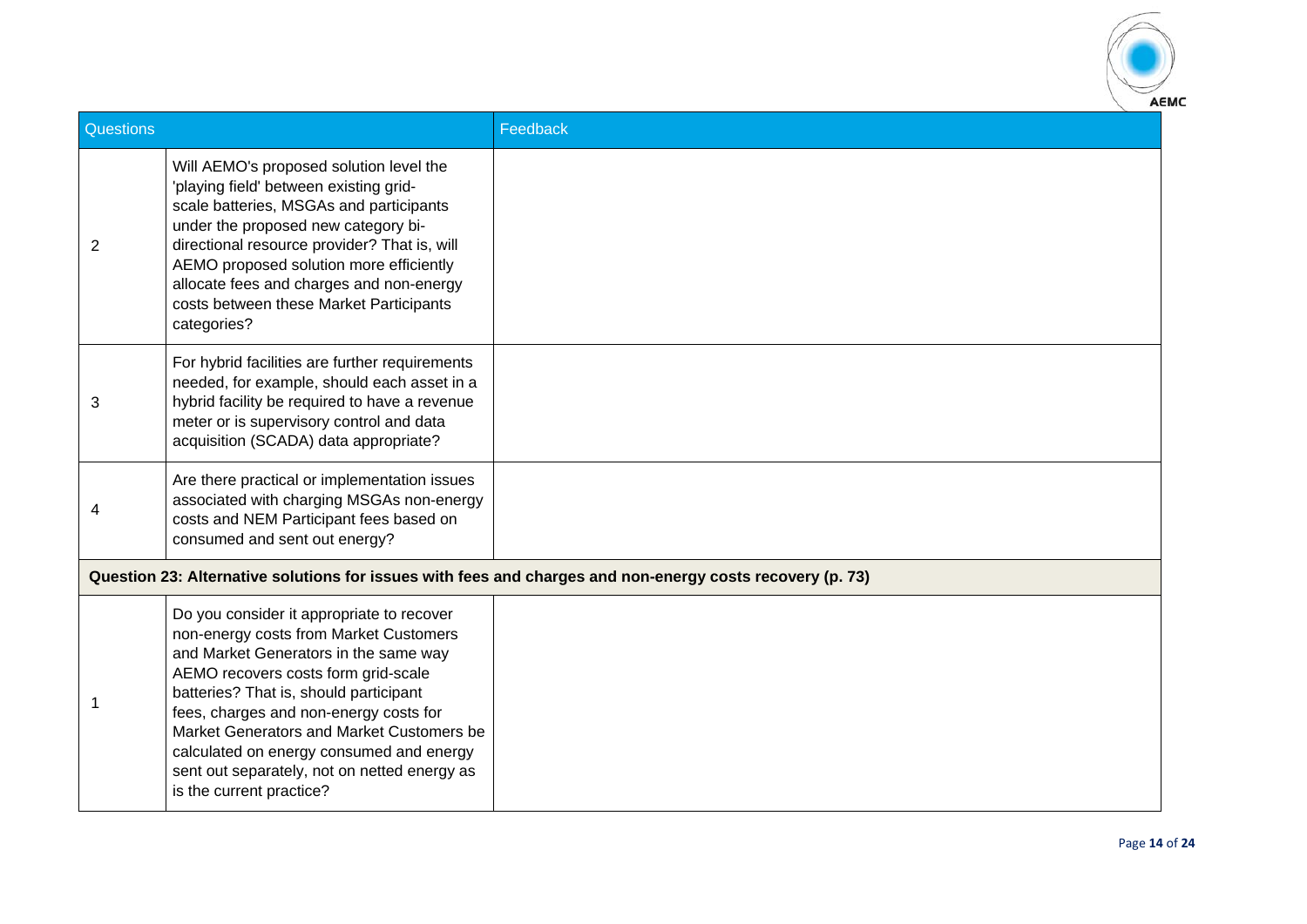

| Questions                                                            |                                                                                                                                                                                                                                                                                                                                                        | Feedback                                                                                                                                                                                                                                                                                                                                                                                              |
|----------------------------------------------------------------------|--------------------------------------------------------------------------------------------------------------------------------------------------------------------------------------------------------------------------------------------------------------------------------------------------------------------------------------------------------|-------------------------------------------------------------------------------------------------------------------------------------------------------------------------------------------------------------------------------------------------------------------------------------------------------------------------------------------------------------------------------------------------------|
| 2                                                                    | If changes are made to how participants'<br>fees, charges and non-energy costs are<br>recovered, do you consider creating a new<br>participation category, bi-directional resource<br>provider, is the best way to do this? Or could<br>it be appropriate to make changes to existing<br>market participant categories to achieve the<br>same outcome? |                                                                                                                                                                                                                                                                                                                                                                                                       |
| 3                                                                    | Do you consider that there are other changes<br>that could be made to Participant fees and<br>non-energy cost recovery that would create a<br>more consistent and level the playing field<br>across Participant categories?                                                                                                                            |                                                                                                                                                                                                                                                                                                                                                                                                       |
| Question 24: Issues with TUOS and DUOS charging arrangements (p. 76) |                                                                                                                                                                                                                                                                                                                                                        |                                                                                                                                                                                                                                                                                                                                                                                                       |
| 1                                                                    | Do you agree that there is ambiguity and<br>uncertainty around how transmission and<br>distribution network businesses calculate and<br>charge TUOS and DUOS for battery<br>systems?                                                                                                                                                                   | We agree there is ambiguity around how different distributors charge for storage. However, we<br>are comfortable with our proposed charging approach, as outlined at section 3 of our letter.<br>Our approach prioritises customers and will exempt storage from DUOS where the storage<br>facility will be operated to the net benefit of our customers, where there's no other load at the<br>site. |
| 2                                                                    | Does this ambiguity and uncertainty create a<br>material issue for investment in battery<br>storage projects now, or in the future as the<br>number of energy storage projects increase<br>across the NEM?                                                                                                                                             |                                                                                                                                                                                                                                                                                                                                                                                                       |
| 3                                                                    | What are the pros and cons to allowing each<br>NSP discretion in developing and<br>applying TUOS and DUOS charges? On<br>balance, should the approach and method to                                                                                                                                                                                    | We consider that individual distributors should be able to develop their own approach to<br>charging for storage.                                                                                                                                                                                                                                                                                     |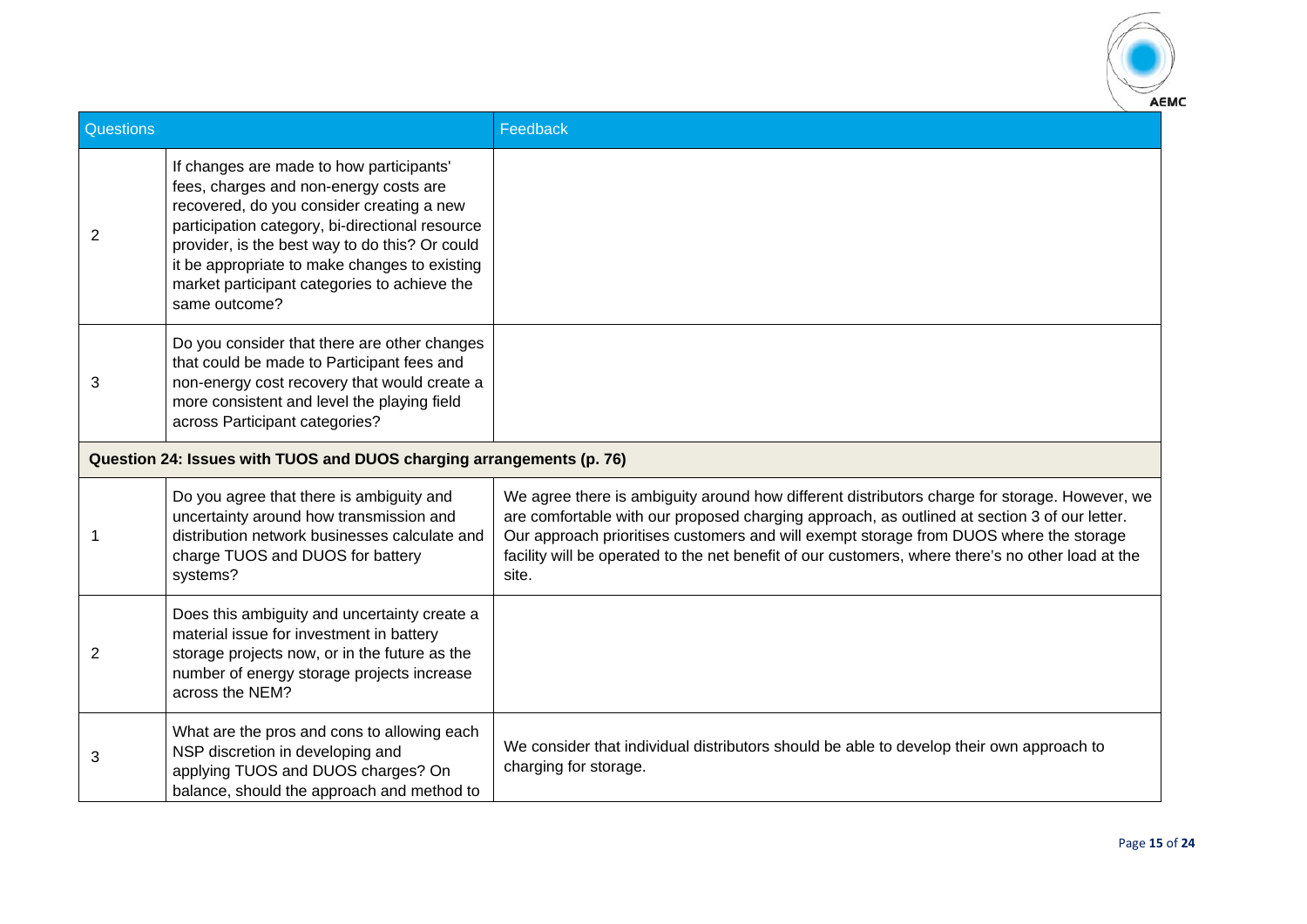

| Questions |                                                                                                                                                                                                                                                                                                                                                                                                                       | Feedback                                                                                                                                                                                                                                                                                                                                                                                                                                                                |
|-----------|-----------------------------------------------------------------------------------------------------------------------------------------------------------------------------------------------------------------------------------------------------------------------------------------------------------------------------------------------------------------------------------------------------------------------|-------------------------------------------------------------------------------------------------------------------------------------------------------------------------------------------------------------------------------------------------------------------------------------------------------------------------------------------------------------------------------------------------------------------------------------------------------------------------|
|           | applying TUOS and DUOS charges be<br>harmonised among NSPs?                                                                                                                                                                                                                                                                                                                                                           |                                                                                                                                                                                                                                                                                                                                                                                                                                                                         |
| 4         | Is there a regulatory risk when NSPs interpret<br>how to apply the current rules to battery<br>systems?                                                                                                                                                                                                                                                                                                               |                                                                                                                                                                                                                                                                                                                                                                                                                                                                         |
|           | Question 25: Solutions for clarifying the application of TUOS and DUOS charging (p. 79)                                                                                                                                                                                                                                                                                                                               |                                                                                                                                                                                                                                                                                                                                                                                                                                                                         |
|           | Do you agree with AEMO's proposal to<br>exempt all energy storage systems from<br>TUOS charges? If you agree with an<br>exemption, should the exemption<br>of TUOS charges also apply to energy used<br>on site (auxiliary load) i.e. energy that is not<br>stored and sent out into the network?                                                                                                                     | AEMO may wish to exempt some energy storage systems from TUOS charges if those<br>systems operate for the benefit of transmission system and if this condition is stipulated in their<br>connection agreement. The exemption shouldn't apply on ancillary load.                                                                                                                                                                                                         |
| 2         | If battery systems are exempt from<br>TUOS charges does this:<br>a. create a subsidy for battery<br>technology and therefore an<br>advantage over other generation<br>technologies?<br>b. remove the ability to provide an<br>efficient location and/or price signal to<br>potential battery system proponents,<br>and therefore impact on the efficient<br>entry and location of new battery<br>system participants? | Yes, it can create subsidy to the storage system and gaming of the current arrangements. We<br>are operating under the revenue cap, so if we exempt battery from the network tariff, that 'lost'<br>revenue would be recovered through other customers (potentially mums and dads). It is<br>different when we have a contract with the battery to exempt them from network tariff because<br>it is expected that they will provide benefit to our customers in return. |
| 3         | If battery systems are not exempt from TUOS<br>charging does this:                                                                                                                                                                                                                                                                                                                                                    |                                                                                                                                                                                                                                                                                                                                                                                                                                                                         |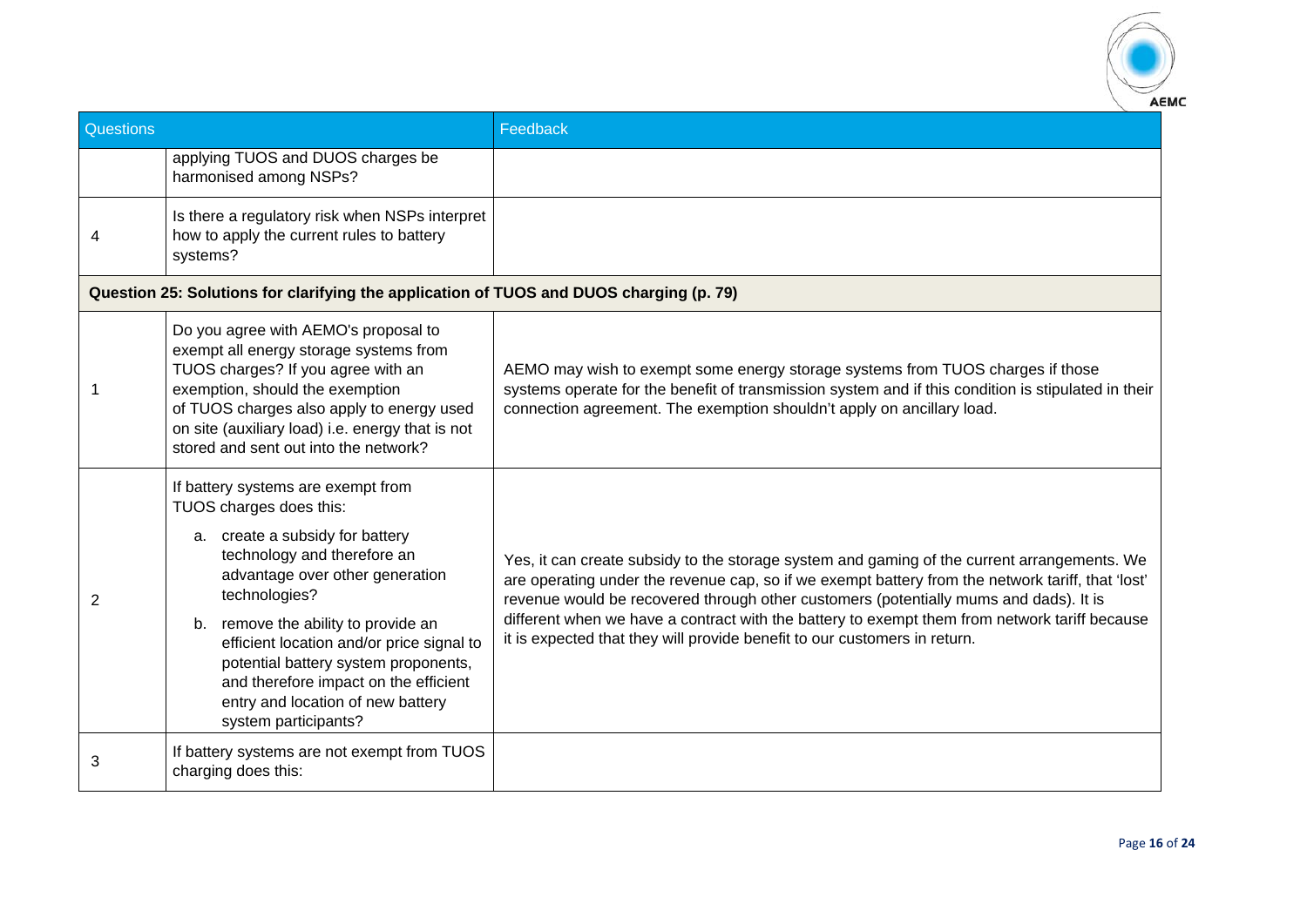

| <b>Questions</b> |                                                                                                                                                                                                                                                                                                                                                                                                          | Feedback                                                                                                                                                                                                                                                                            |
|------------------|----------------------------------------------------------------------------------------------------------------------------------------------------------------------------------------------------------------------------------------------------------------------------------------------------------------------------------------------------------------------------------------------------------|-------------------------------------------------------------------------------------------------------------------------------------------------------------------------------------------------------------------------------------------------------------------------------------|
|                  | a. create double charging of TUOS<br>/DUOS for end use customers?                                                                                                                                                                                                                                                                                                                                        |                                                                                                                                                                                                                                                                                     |
|                  | distort investment signals and not<br>b.<br>align with the need for significantly<br>more storage investment across the<br>NEM?                                                                                                                                                                                                                                                                          |                                                                                                                                                                                                                                                                                     |
|                  | How should TUOS and DUOS charges apply<br>to hybrid facilities? Should TUOS and DUOS<br>charges be based on metered data at the<br>network connection point, or another option?<br>Are there technical or implementation issues<br>with this?                                                                                                                                                            | TUOS and DUOS charges should be applied to hybrid facilities the same as any other load<br>and export customer unless they have an exemption connection agreement with DNSPs or<br>TNSPs. TUOS and DUOS charges should be based on metered data at the network<br>connection point. |
| 5                | Do you agree that battery systems should<br>pay DUOS charges for consumed energy?<br>Please explain why or why not.                                                                                                                                                                                                                                                                                      | If a battery imports energy, they should be treated equally to any other customer who<br>consumed energy to avoid cross subsidisation.                                                                                                                                              |
|                  | Question 26: Alternative solutions for issues with TUOS and DUOS charging (p. 82)                                                                                                                                                                                                                                                                                                                        |                                                                                                                                                                                                                                                                                     |
|                  | How would charging all Market Participants<br>TUOS and DUOS, based on the services<br>received by participants (energy<br>consumed) rather than based on the asset<br>type, impact participants' behaviour and<br>market outcomes? This would mean that all<br>Market Participants would be liable for<br>TUOS and DUOS charges for the energy that<br>is consumed at their network connection<br>point. |                                                                                                                                                                                                                                                                                     |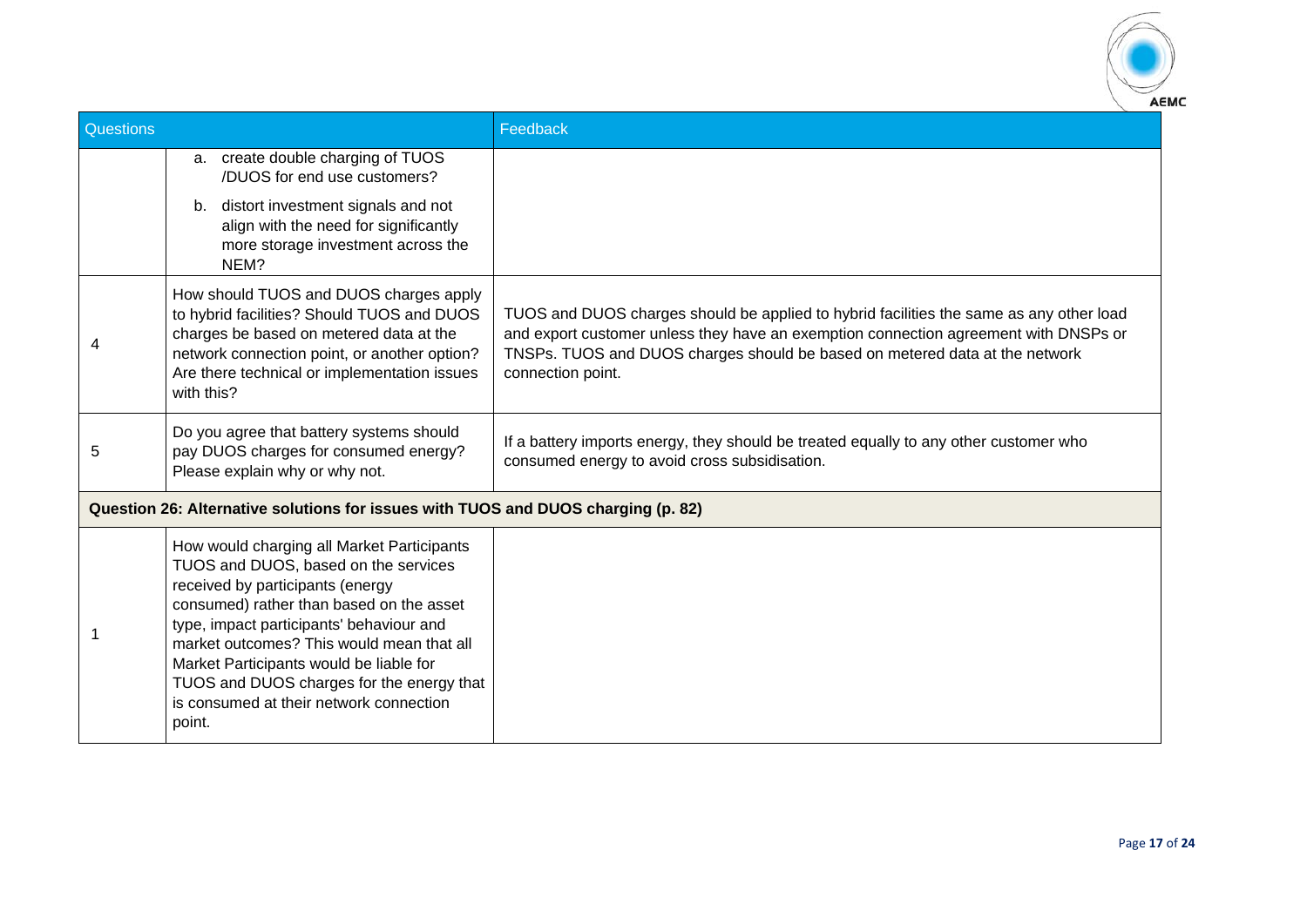

| Questions      |                                                                                                                                                                                                                                                                                          | Feedback                                                                                                                                                                                                                                                                                                                                                                                                   |  |
|----------------|------------------------------------------------------------------------------------------------------------------------------------------------------------------------------------------------------------------------------------------------------------------------------------------|------------------------------------------------------------------------------------------------------------------------------------------------------------------------------------------------------------------------------------------------------------------------------------------------------------------------------------------------------------------------------------------------------------|--|
| $\overline{2}$ | If all Market Participants were charged TUOS<br>and DUOS, would this have any impact on<br>existing external arrangements?                                                                                                                                                               |                                                                                                                                                                                                                                                                                                                                                                                                            |  |
| 3              | Is a definition for storage technologies<br>needed to clarify TUOS and DUOS charging,<br>or could AEMO's proposed solution or an<br>alternate solution be implemented using the<br>existing Market Participant categories, such<br>as a scheduled load?                                  |                                                                                                                                                                                                                                                                                                                                                                                                            |  |
|                | Are there technical issues or complications<br>with implementing AEMO's proposed solution<br>or an alternative solution?                                                                                                                                                                 |                                                                                                                                                                                                                                                                                                                                                                                                            |  |
| 5              | Do stakeholders consider there is an<br>inconsistency in the approach NSPs use to<br>calculate network prices? If yes, would a<br>more harmonised approach to network<br>pricing provide clearer investment signals<br>across the NEM and reduce costs for battery<br>system proponents? | It is our understanding that other distributors intend to charge batteries in the same manner as<br>we propose to. Like us, they plan to treat batteries like any other customer that will incur<br>network costs of their import energy. Further, they plan to adopt a similar approach to us<br>whereby they will exempt a battery from a network tariff under a contract which agrees to<br>conditions. |  |
| 6              | Does the introduction of LMP and FTRs as<br>contemplated through transmission access<br>reform impact whether storage should face<br>TUOS?                                                                                                                                               |                                                                                                                                                                                                                                                                                                                                                                                                            |  |
| 7              | Are there any other approaches that could be<br>considered to address the issues raised by<br>AEMO?                                                                                                                                                                                      |                                                                                                                                                                                                                                                                                                                                                                                                            |  |
|                | Chapter 6 - Storage and hybrid integration drafting and other issues                                                                                                                                                                                                                     |                                                                                                                                                                                                                                                                                                                                                                                                            |  |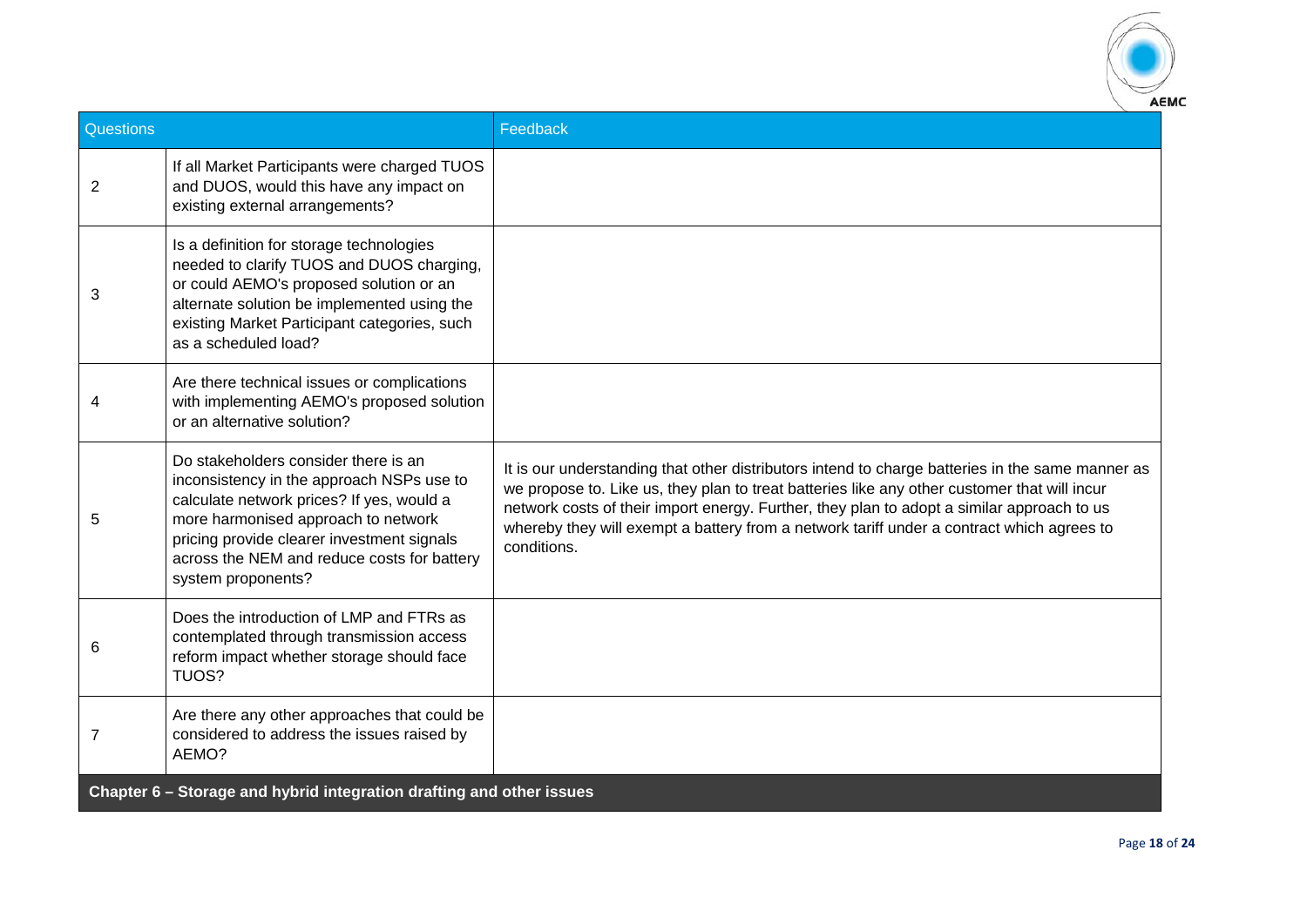

| <b>Questions</b> |                                                                                                                                                                                                                                                  | Feedback                                                                                                                                                                                                                                                                                                                                                                                                                                                                         |  |
|------------------|--------------------------------------------------------------------------------------------------------------------------------------------------------------------------------------------------------------------------------------------------|----------------------------------------------------------------------------------------------------------------------------------------------------------------------------------------------------------------------------------------------------------------------------------------------------------------------------------------------------------------------------------------------------------------------------------------------------------------------------------|--|
|                  | Question 27: Technology specific drafting in the NER - issues (p. 88)                                                                                                                                                                            |                                                                                                                                                                                                                                                                                                                                                                                                                                                                                  |  |
|                  | Are you concerned that the terms relating to<br>load and generation, or other terms in the<br>NER, are not sufficiently technologically<br>neutral? If so why?                                                                                   | We support the change of terms proposed, and addition of the 'Bi-directional' category,<br>although we note that the work to integrate this into the NER technical chapters will require<br>detailed drafting and consultation with NSPs, participants and the broader industry. Given the<br>broad range of possible hybrid systems a 'one size fits all' approach will be limited. We believe<br>the NER is technologically neutral and we are not concerned about this issue. |  |
|                  | Do you consider key terms in the NER such<br>as 'generation' and 'load' are ambiguous<br>when applied to storage and hybrids? If so,<br>why?                                                                                                     | Yes these terms are not fully reflective especially where storage or hybrids could rapidly<br>transition from exporting to importing energy. Further consideration will need to be given when<br>changing Chapter 5 specifically.                                                                                                                                                                                                                                                |  |
|                  | Question 28: Technology specific drafting in the NER - proposed solution (p. 91)                                                                                                                                                                 |                                                                                                                                                                                                                                                                                                                                                                                                                                                                                  |  |
|                  | Would AEMO's proposed changes to these<br>key terms in the NER assist with the effective<br>integration of storage and hybrids in the<br>NER? Are there other terms or<br>definitions that are more appropriate than<br>those suggested by AEMO? |                                                                                                                                                                                                                                                                                                                                                                                                                                                                                  |  |
| 2                | Do you think the benefits of this proposed<br>drafting solution would likely outweigh the<br>costs, given the scale of the changes?                                                                                                              |                                                                                                                                                                                                                                                                                                                                                                                                                                                                                  |  |
| 3                | Would changes to these fundamental terms<br>in the NER affect related external documents<br>such as contracts, procedures and guidelines<br>(other than AEMO's), and if so would the<br>changes cause you to incur costs or other                |                                                                                                                                                                                                                                                                                                                                                                                                                                                                                  |  |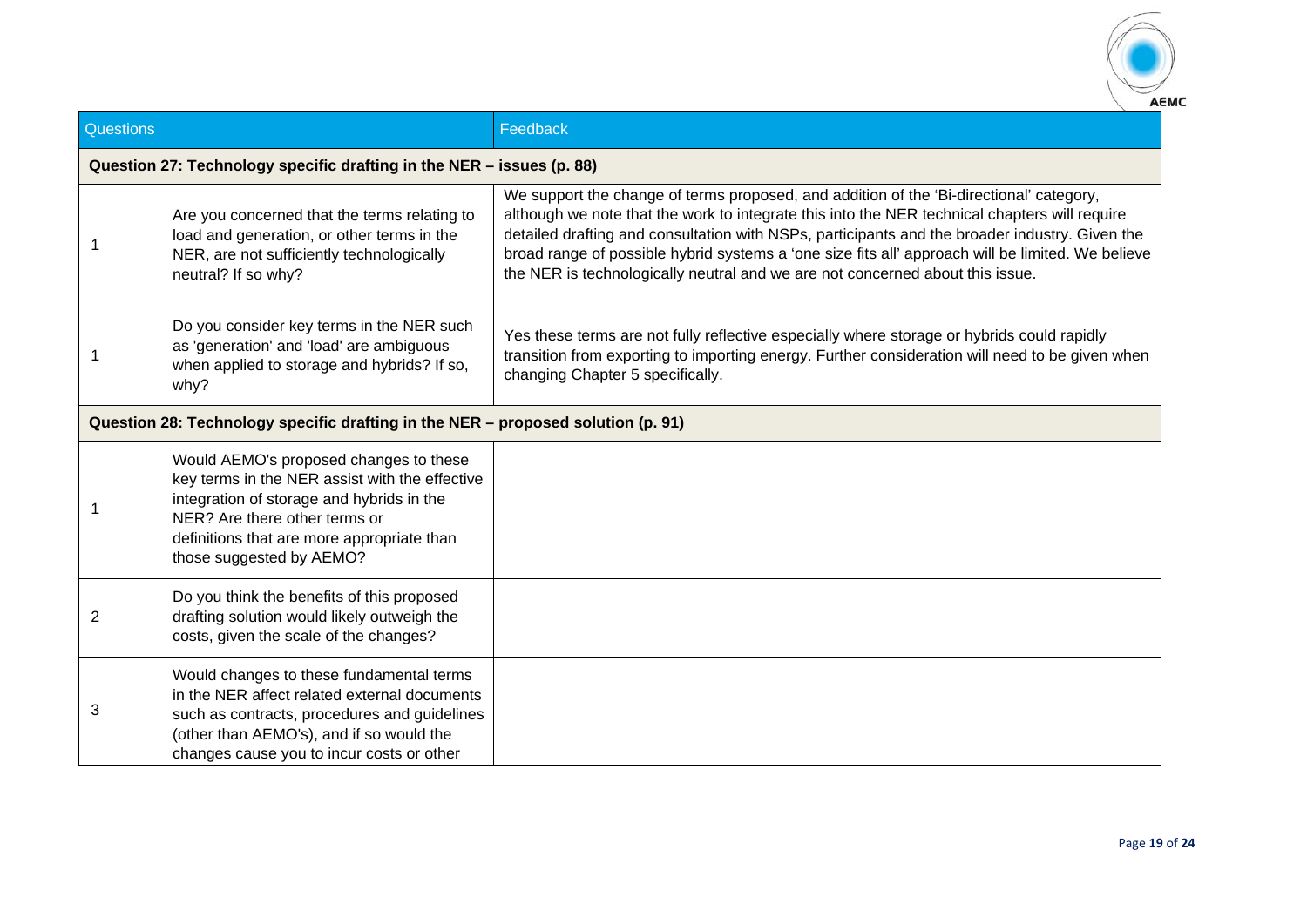

| Questions |                                                                                                                                                                                                                                                                                                          | Feedback |
|-----------|----------------------------------------------------------------------------------------------------------------------------------------------------------------------------------------------------------------------------------------------------------------------------------------------------------|----------|
|           | difficulties? What implementation period<br>would be needed to address these issues?                                                                                                                                                                                                                     |          |
|           | Question 29: Technology specific drafting in the NER - other options (p. 91)                                                                                                                                                                                                                             |          |
| -1        | Are there other terms and definitions in the<br>NER that are not sufficiently technology<br>neutral?                                                                                                                                                                                                     |          |
| 2         | What are some other drafting approaches<br>which could be used to make the NER more<br>technology neutral?                                                                                                                                                                                               |          |
|           | Question 30: Intervention compensation - issues (p. 97)                                                                                                                                                                                                                                                  |          |
|           | What other specific issues relating to storage<br>and hybrid assets need to be considered in<br>formulating appropriate intervention<br>compensation arrangements?                                                                                                                                       |          |
| 2         | Are the current arrangements for applying the<br>market suspension framework and<br>administered price period compensation<br>framework to storage and hybrid appropriate<br>in light of the increasing numbers of these<br>facilities in the NEM? If not, what changes do<br>you consider are required? |          |
| 3         | Should changes be made to clause 3.15.7B<br>to create consistency with the existing<br>definition of direct participant and address the<br>omission of scheduled loads?                                                                                                                                  |          |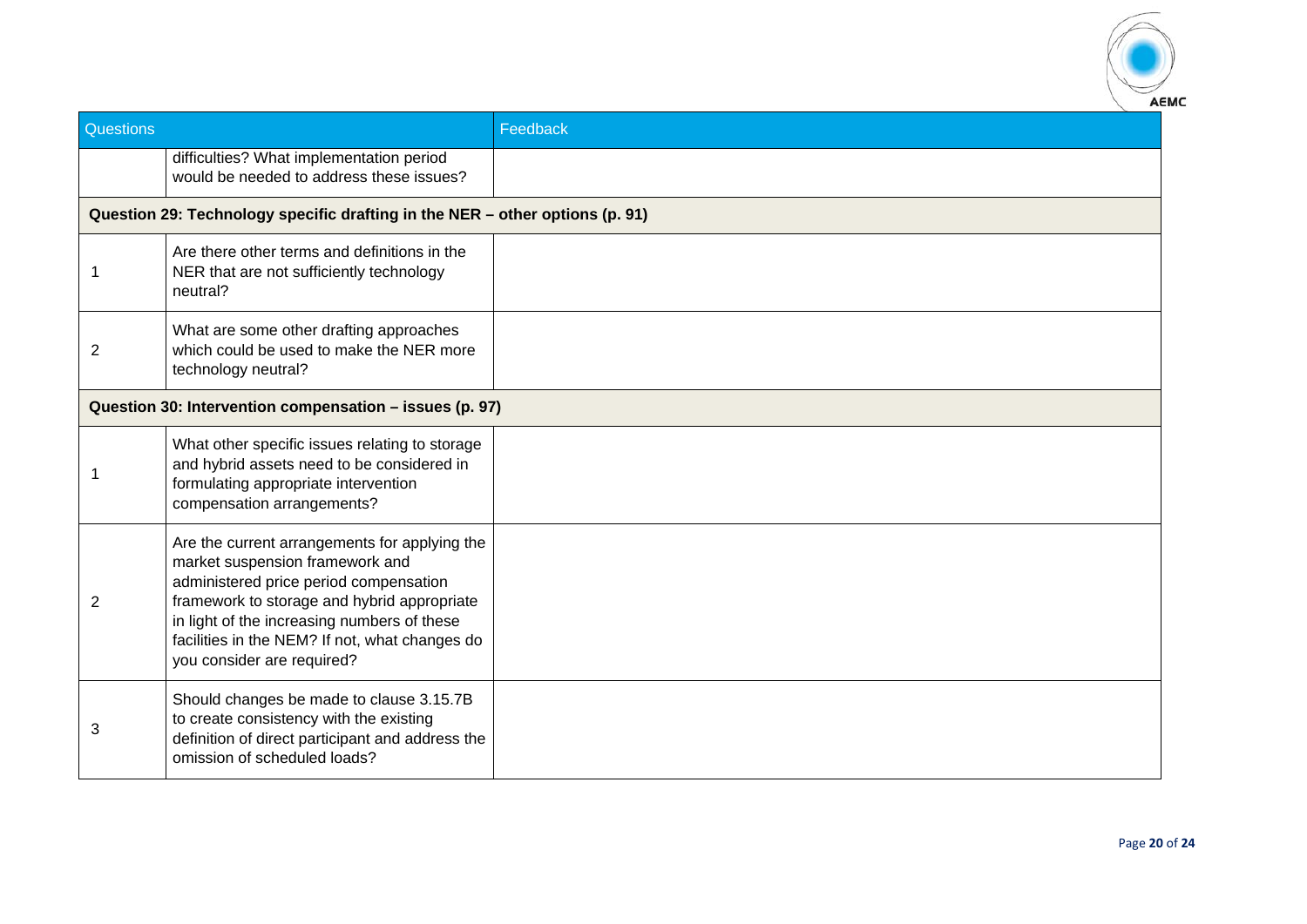

| Questions                                                  |                                                                                                                                                                                                                                                                                                                                       | Feedback |  |
|------------------------------------------------------------|---------------------------------------------------------------------------------------------------------------------------------------------------------------------------------------------------------------------------------------------------------------------------------------------------------------------------------------|----------|--|
| Question 31: Intervention compensation - solutions (p. 97) |                                                                                                                                                                                                                                                                                                                                       |          |  |
|                                                            | Do you consider that a separate<br>compensation framework should be<br>developed for storage and hybrid assets, or<br>should they continue to be compensated in<br>line with existing intervention compensation<br>frameworks in order to minimise market<br>distortions, subject to the amendments<br>currently under consideration? |          |  |
| 2                                                          | If you consider a separate compensation<br>framework should be developed, how should<br>it differ from the existing frameworks?                                                                                                                                                                                                       |          |  |
| 3                                                          | If you consider that the current frameworks<br>should continue to apply to storage and<br>hybrid assets, are any additional<br>amendments required?                                                                                                                                                                                   |          |  |
|                                                            | Question 32: RRO - issues (p. 100)                                                                                                                                                                                                                                                                                                    |          |  |
|                                                            | Is it appropriate for the electricity imported<br>from the grid for the purposes of energy<br>storage to form part of a liable entity's liable<br>load under the RRO?                                                                                                                                                                 |          |  |
| $\overline{2}$                                             | Should operators of storage assets be liable<br>entities under the RRO?                                                                                                                                                                                                                                                               |          |  |
|                                                            | Question 33: RRO - solutions (p. 100)                                                                                                                                                                                                                                                                                                 |          |  |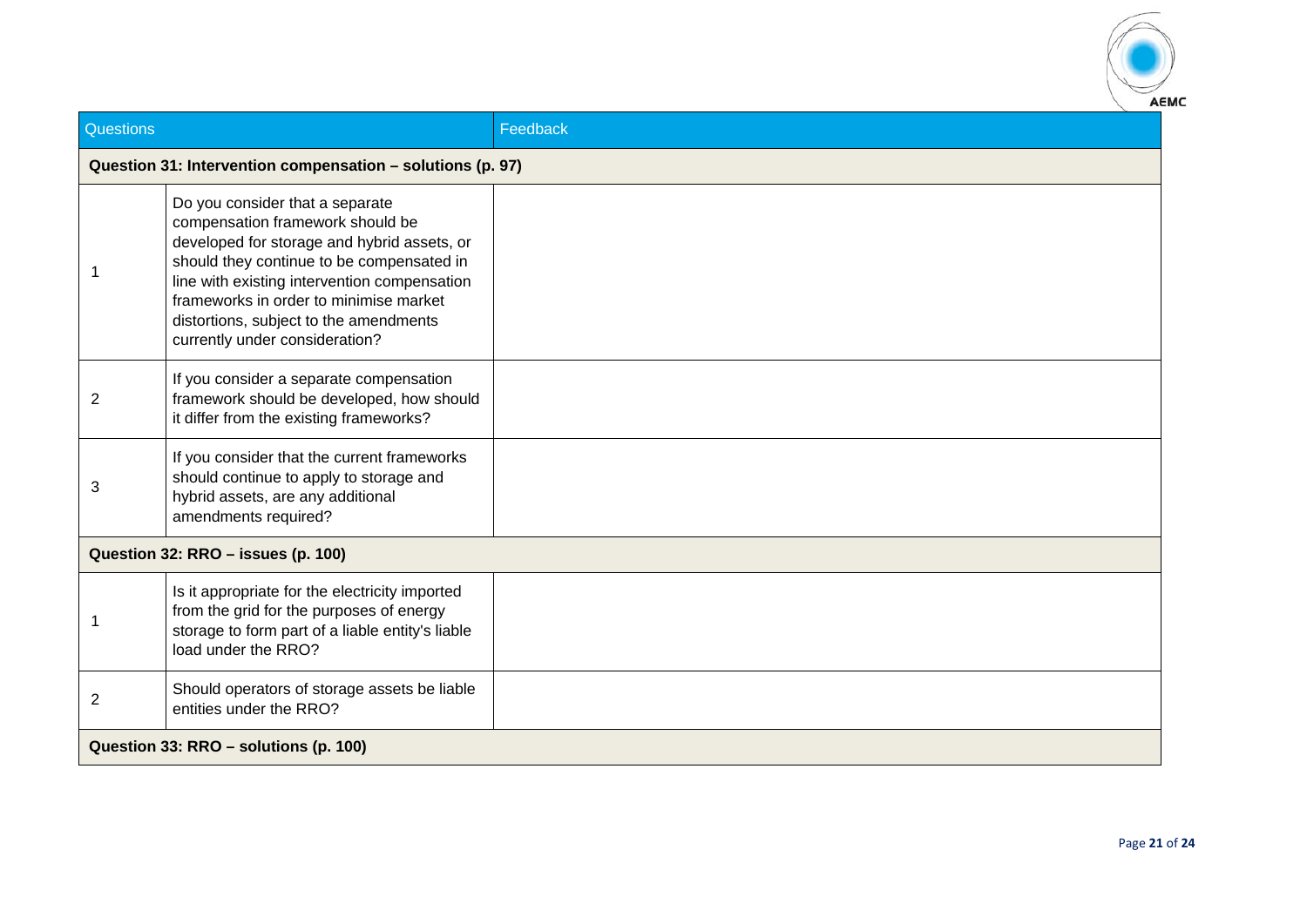

| Questions                                         |                                                                                                                                                                                                                        | Feedback |  |
|---------------------------------------------------|------------------------------------------------------------------------------------------------------------------------------------------------------------------------------------------------------------------------|----------|--|
| 1                                                 | Do stakeholders agree with AEMO that the<br>RRO should apply to storage only when the<br>storage system is co-located with a separate<br>load in a hybrid facility (this does not refer to<br>the battery's own load)? |          |  |
| $\overline{2}$                                    | Would alternative or additional changes to<br>the application of the RRO to load for storage<br>be more appropriate?                                                                                                   |          |  |
|                                                   | Question 34: RRO - storage contribution to reliability issues (p. 101)                                                                                                                                                 |          |  |
| 1                                                 | What are your views on the issues which<br>relate to whether or not storage contribute to<br>reliability issues?                                                                                                       |          |  |
| 2                                                 | Are there any other issues to consider when<br>evaluating the treatment of load used<br>for storage under the RRO?                                                                                                     |          |  |
| Question 35: RRO - implementation issues (p. 101) |                                                                                                                                                                                                                        |          |  |
| 1                                                 | Should RRO liabilities for hybrid<br>facilities continue be calculated at the<br>connection point? If not, where?                                                                                                      |          |  |
|                                                   | Question 36: RRO - other options (p. 102)                                                                                                                                                                              |          |  |
| 1                                                 | Can the issues (if any) related to the<br>application of the RRO to storage and<br>hybrids be resolved without establishing a<br>new market participant category for these<br>facilities?                              |          |  |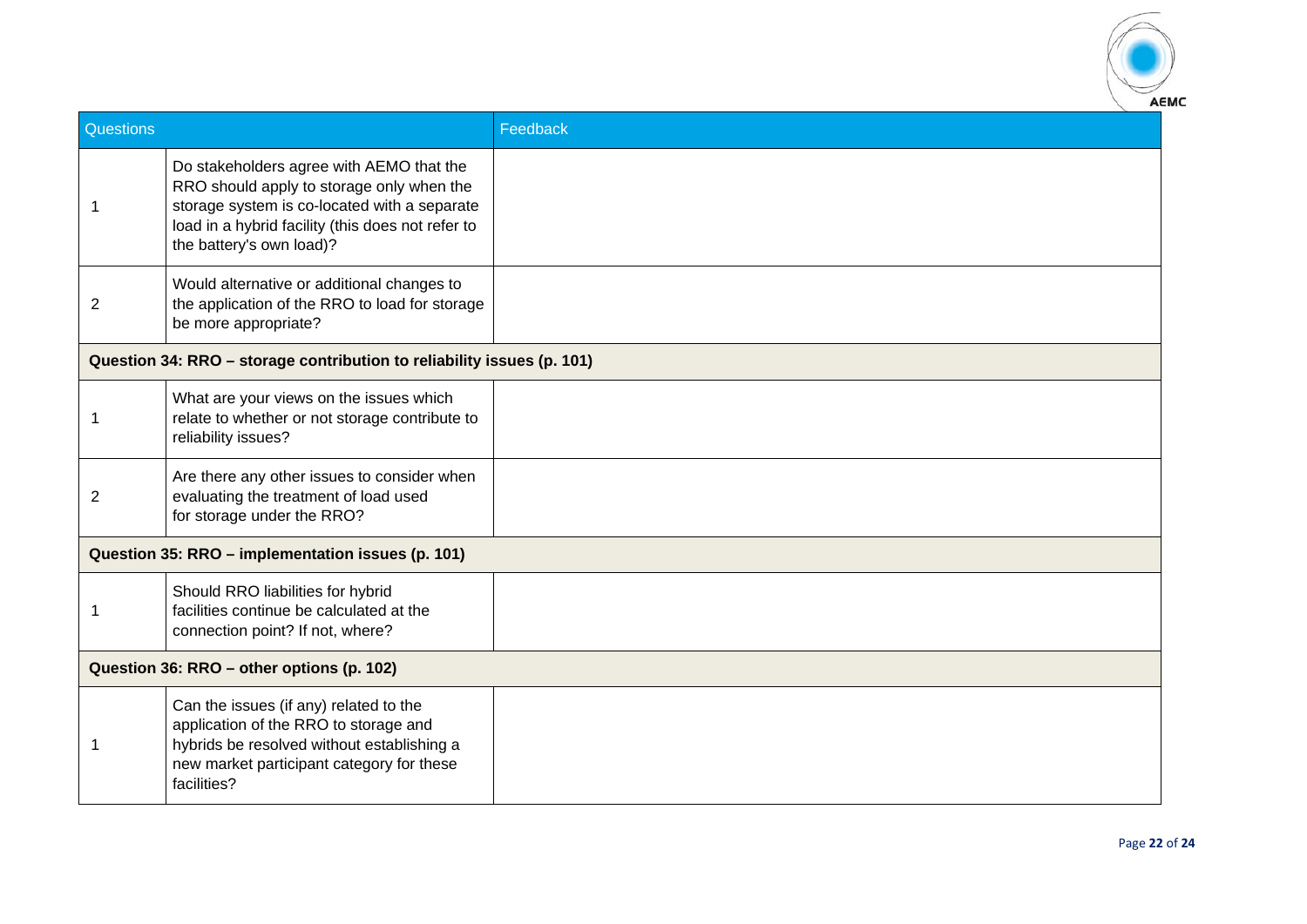

| <b>Questions</b>                                       |                                                                                                                                                                                                                                       | Feedback |  |
|--------------------------------------------------------|---------------------------------------------------------------------------------------------------------------------------------------------------------------------------------------------------------------------------------------|----------|--|
|                                                        | Question 37: Marginal loss factors - issues (p. 103)                                                                                                                                                                                  |          |  |
|                                                        | Are the current arrangements for calculating<br>and applying MLFs to storage and hybrids<br>appropriate in light of the increasing numbers<br>of these facilities in the NEM? If not, what<br>changes do you consider are required?   |          |  |
|                                                        | Question 38: Marginal loss factors - solution (p. 103)                                                                                                                                                                                |          |  |
|                                                        | Do you agree with AEMO's proposed solution<br>of applying the existing<br>arrangements for applying MLFs to<br>its proposed new market participant<br>category (if this category were to be<br>established)?                          |          |  |
| Question 39: Reliability Panel representation (p. 104) |                                                                                                                                                                                                                                       |          |  |
|                                                        | Is it appropriate to require that the Reliability<br>Panel include a member to specifically<br>represent storage and hybrid asset<br>proponents, or are the current mandatory and<br>discretionary membership provisions<br>adequate? |          |  |
| Question 40: Other drafting issues - issues (p. 106)   |                                                                                                                                                                                                                                       |          |  |
|                                                        | Do you consider it appropriate to<br>address these additional drafting issues<br>identified by AEMO in the course of this rule<br>change process?                                                                                     |          |  |